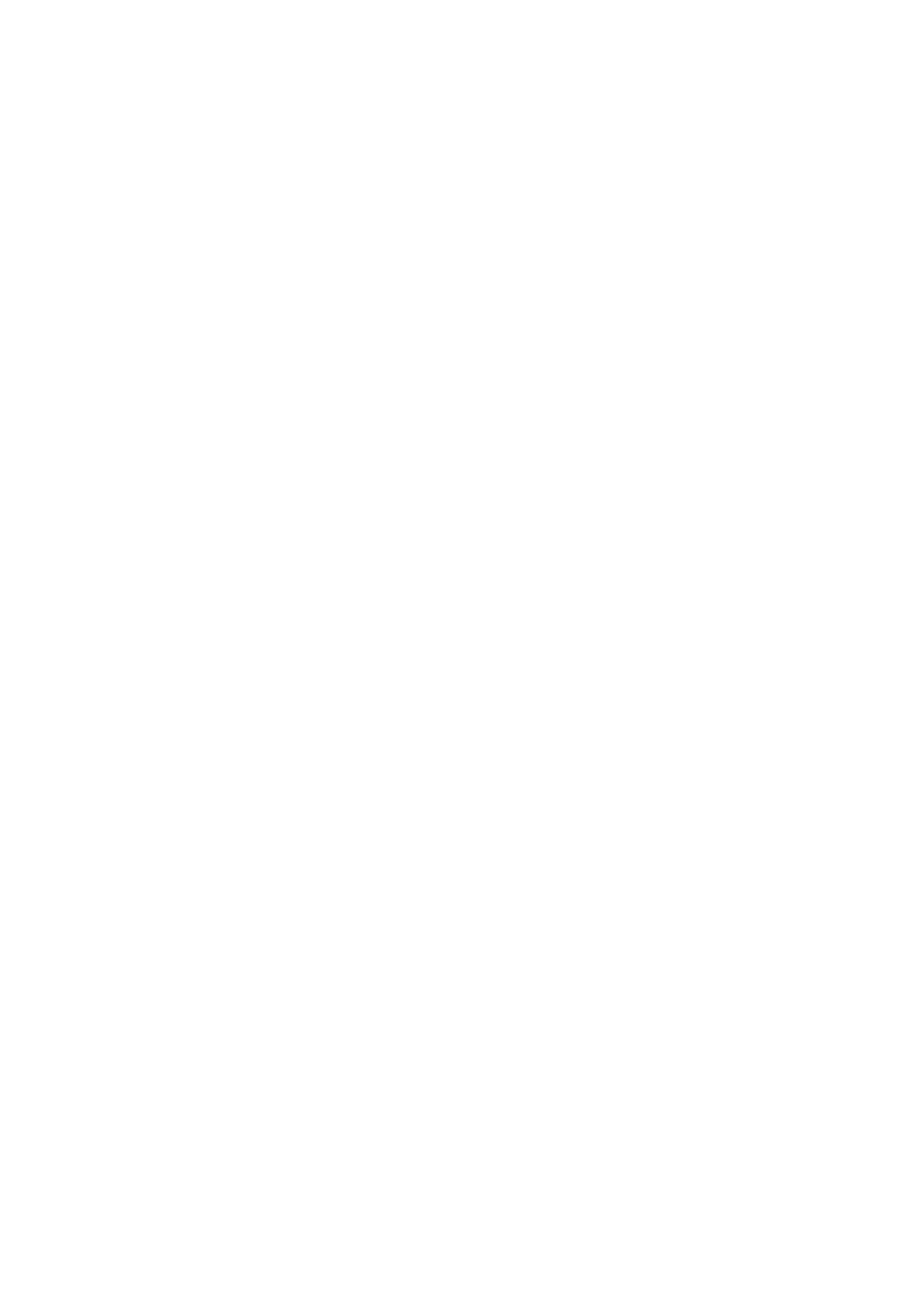# **Preface**

 This Handbook serves as a guide to schools and subject teachers for administering school-based assessment (SBA) for English Language at their schools for the Hong Kong Diploma of Secondary Education (HKDSE) Examination. Teachers are expected to comply with the requirements and procedures stipulated in this Handbook when conducting the related assessment activities.

## **Notes on Changes to the Handbook**

 The SBA requirements of the 2024 HKDSE English Language Examination and beyond have been revised following the 'Measures to Optimise the Four Senior Secondary Core Subjects'. Please refer to Chapter 2 for details.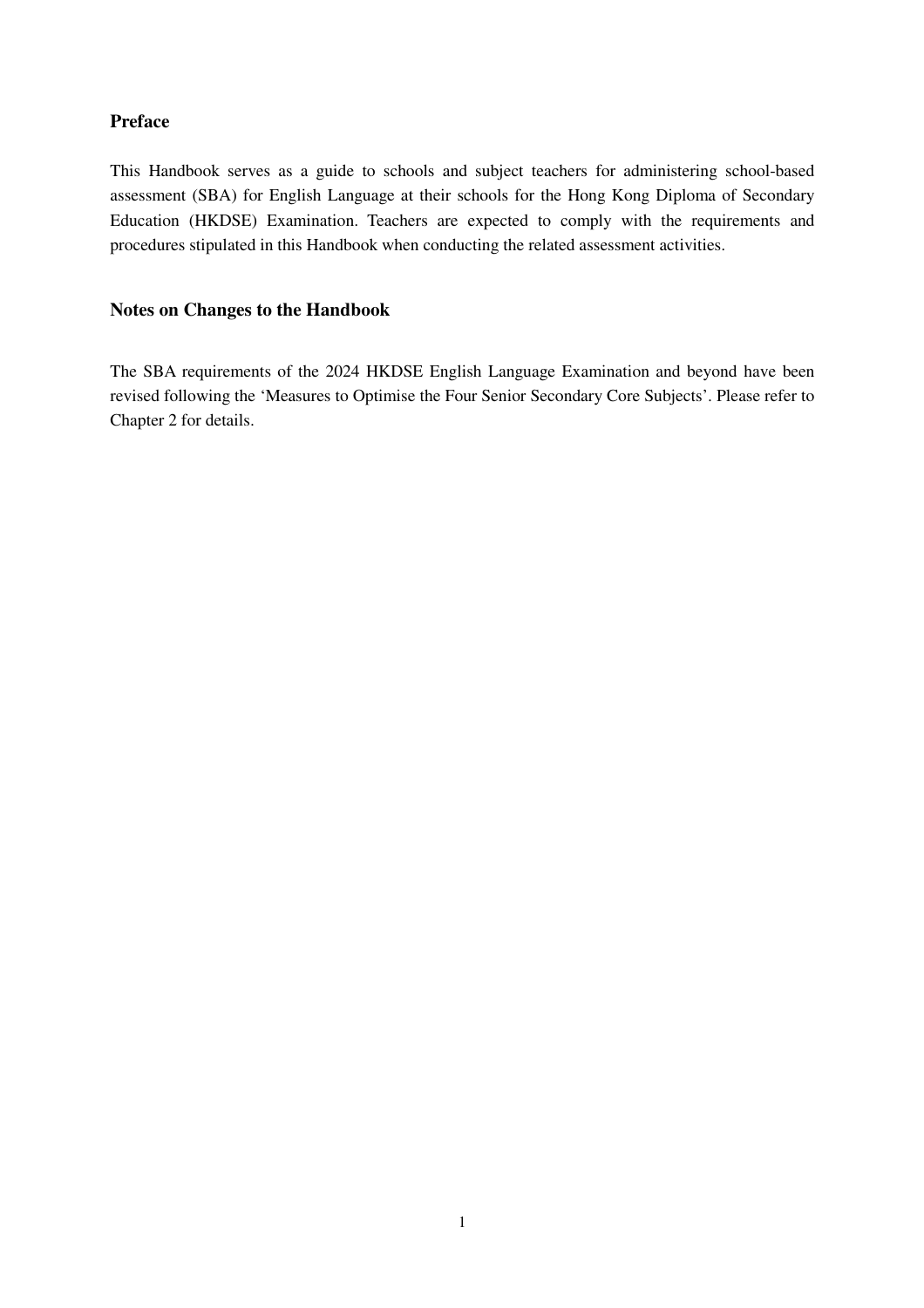# **Chapter 1 Introduction**

## **1.1 Assessment Framework**

 The public assessment of this subject is based on the *English Language Curriculum and Assessment*  Examinations and Assessment Authority (HKEAA). It consists of a public examination component and *Guide (Secondary 4 – 6)* jointly prepared by the Curriculum Development Council and the Hong Kong an SBA component as outlined in the following table:

| Component                                            |         |                               | <b>Weighting</b> | <b>Duration</b>      |
|------------------------------------------------------|---------|-------------------------------|------------------|----------------------|
| Public<br>Examination                                | Paper 1 | Reading                       | 20%              | $1\frac{1}{2}$ hours |
|                                                      | Paper 2 | Writing                       | 25%              | 2 hours              |
|                                                      | Paper 3 | Listening & Integrated Skills | 30%              | About 2 hours        |
|                                                      | Paper 4 | Speaking                      | $10\%$           | About 20<br>minutes  |
| School-based Assessment (for school candidates only) |         | 15%                           |                  |                      |

## **1.2 Aims and Objectives**

 The rationale for including the SBA component in the HKDSE English Language Examination is summarised below:

- • It provides a more balanced and trustworthy assessment system, increasing the range and diversity of assessment collection points, task types and assessors.
- • It improves the validity of oral language assessment in particular by including aspects that cannot be assessed in public exam settings.
- observations of the student over an extended period of time. • It improves the reliability of oral language assessment because judgements will be based on many
- There is beneficial washback on teaching and learning, particularly in relation to the development of speaking and extensive reading skills, but also on teaching and assessment practices more generally.
- • It empowers teachers to become part of the assessment process and enhances collaboration and sharing of expertise within and across schools.
- • It has a professional development function, building up practical skills in teacher assessment which can then be transferred to other areas of the curriculum.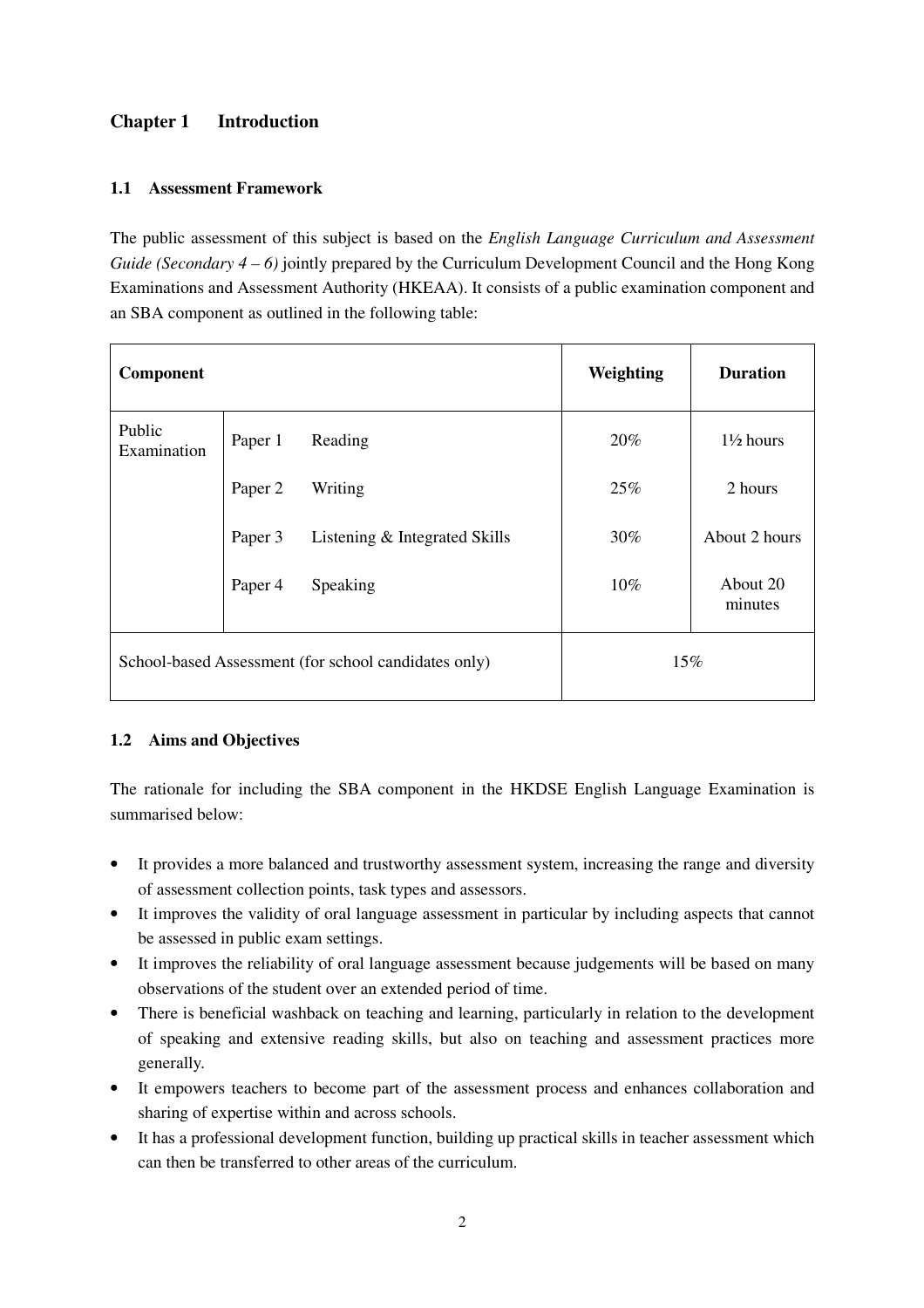The distinctive characteristics of SBA (and its strengths as *one* relatively small component of a coherent assessment system) have implications for its design and implementation, in particular the nature of the assessment tasks and role of the teacher standardisation procedures. These implications are summarised as follows:

- the assessment process should be linked to and be a logical outcome of the normal teaching programme, as teaching, learning and assessment should be complementary parts of the whole educational experience (i.e. the SBA component is *not* a separate one-off activity that can be timetabled or prepared for as if it were a separate element of the curriculum);
- than the external examination (Paper 4) by taking more samples over a longer period of time and by more closely approximating real-life and low stress conditions (i.e. the SBA component is *not* a one-• the assessment process should provide a richer picture of what learners can do (with oral language) off activity done under pseudo-exam conditions with unfamiliar assessors);
- the focus of the assessment tasks should be on the speaking ability of the students, including their ability to discuss issues in depth and to convey their ideas clearly and concisely (i.e. the SBA component is *not* an assessment of the students' memorisation skills, nor of their ability to provide highly specific factual details about what they have read or viewed, nor of their ability to conduct literary analysis of the texts);
- the nature and number of the assessment tasks need to remain somewhat flexible so that there can be congruence between the learning and assessment activities and more than one opportunity to collect assessment samples (i.e. the SBA component is *not* a single rigid highly standardised prescribed task which can be rehearsed and prepared for, then assessed, as if an external exam);
- the Framework of Guiding Questions (see Appendix H) should be used flexibly to ensure that students have the opportunity to show the full range of their responses, hence achieving the most valid 'true' judgement of students' ability (i.e. the SBA component is *not* designed around a set of standardised questions with the same questions asked of all students; 'fairness' is achieved in a different way to traditional approaches to testing which assume all students must be treated the same);
- culture, i.e. students should receive constructive feedback and have opportunities to ask questions about specific aspects of their progress after each planned SBA assessment activity. This will both enhance language development and help students prepare for the final oral external examination (i.e. the SBA component is *not* a purely summative assessment); • the formative/summative distinction exists in SBA but is much less rigid and fixed than in a testing
- the marking criteria and standards will be explicit and publicly available to all, albeit in different forms for different audiences, e.g. students, parents, teachers and employers (i.e. the SBA component does *not* rely on impressionistic marking or implicit judgements);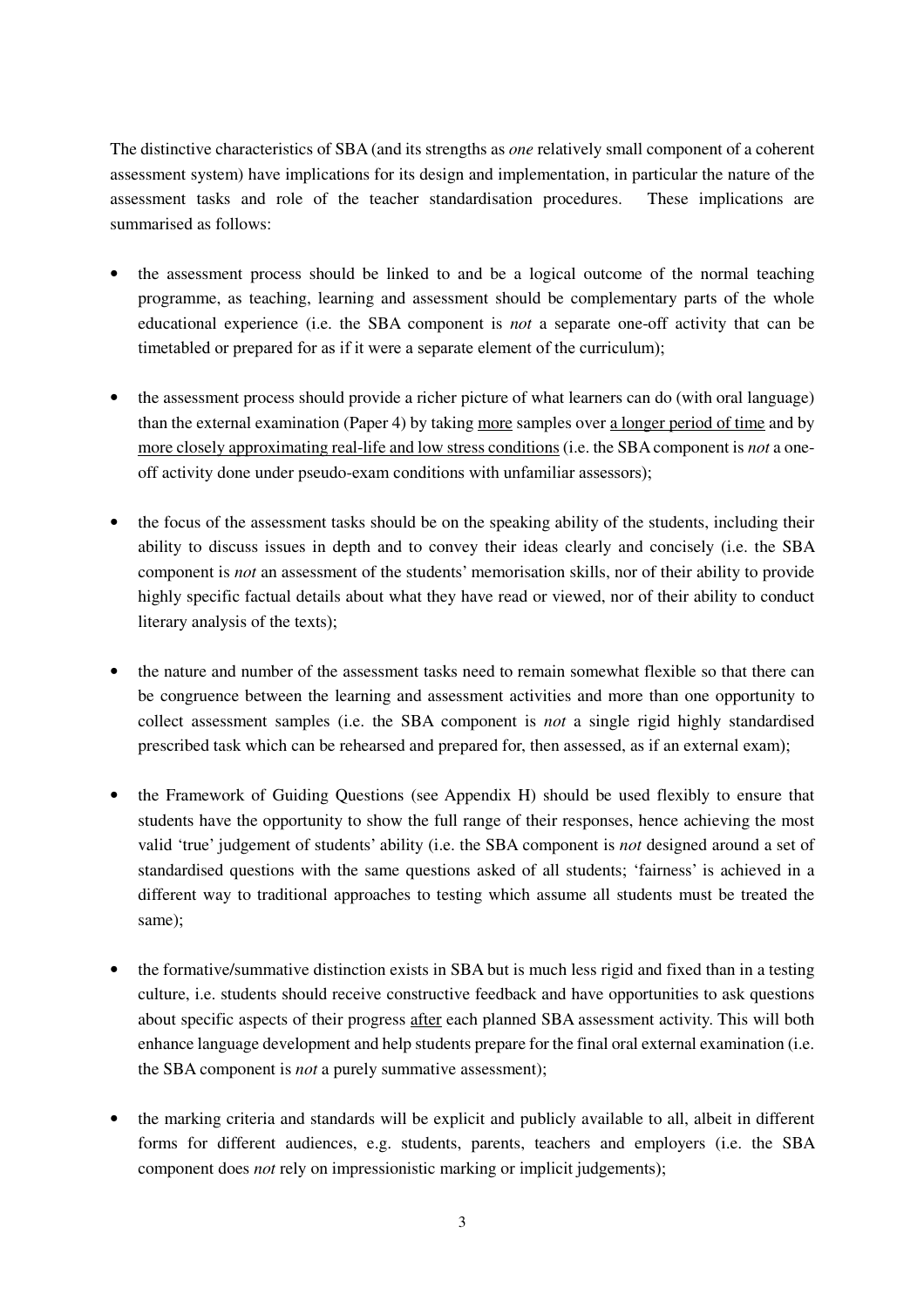- S4 to S6, not just when they are being formally assessed, so students can monitor their own progress and standing over the three years (i.e. the SBA component does *not* assume that the marking criteria are only useful for teachers and for summative assessment); the marking criteria and standards should be regularly discussed with students and actively used by them, albeit in adapted form, as part of self and peer assessment for formative purposes throughout
- • the assessment tasks are designed as formal moments in the teaching programme at which the teacher can stand back and reflect on their implicit or explicit assumptions about individual students' capacities, compare those assumptions with careful analysis of examples of students' real performance, and then subject their judgements to explicit scrutiny and challenge or confirmation by others (i.e. the SBA component does *not* assume that the teacher is totally objective and/or has no preconceived ideas or assumptions about a student's level, rather it seeks to make such assumptions explicit and open to discussion with fellow teachers);
- • a range of student samples of oral language are collected and subjected to systematic and critical scrutiny in order to verify individual teachers' judgements of individual students' standards (i.e. the reliability of the SBA component is *not* dependent on video-records of every assessment of every student, although schools will need to retain relevant evidence of students' progress and performance to address any formal complaints and queries);
- the SBA process, to be effective, has to be highly contextualised, dialogic and sensitive to student needs (i.e. the SBA component is *not* and cannot be treated as identical to an external exam in which texts, tasks and task conditions are totally standardised and all contextual variables controlled; to attempt to do so would be to negate the very rationale for SBA, hence schools and teachers must be granted a certain degree of trust and autonomy in the design, implementation and specific timing of the assessment tasks ).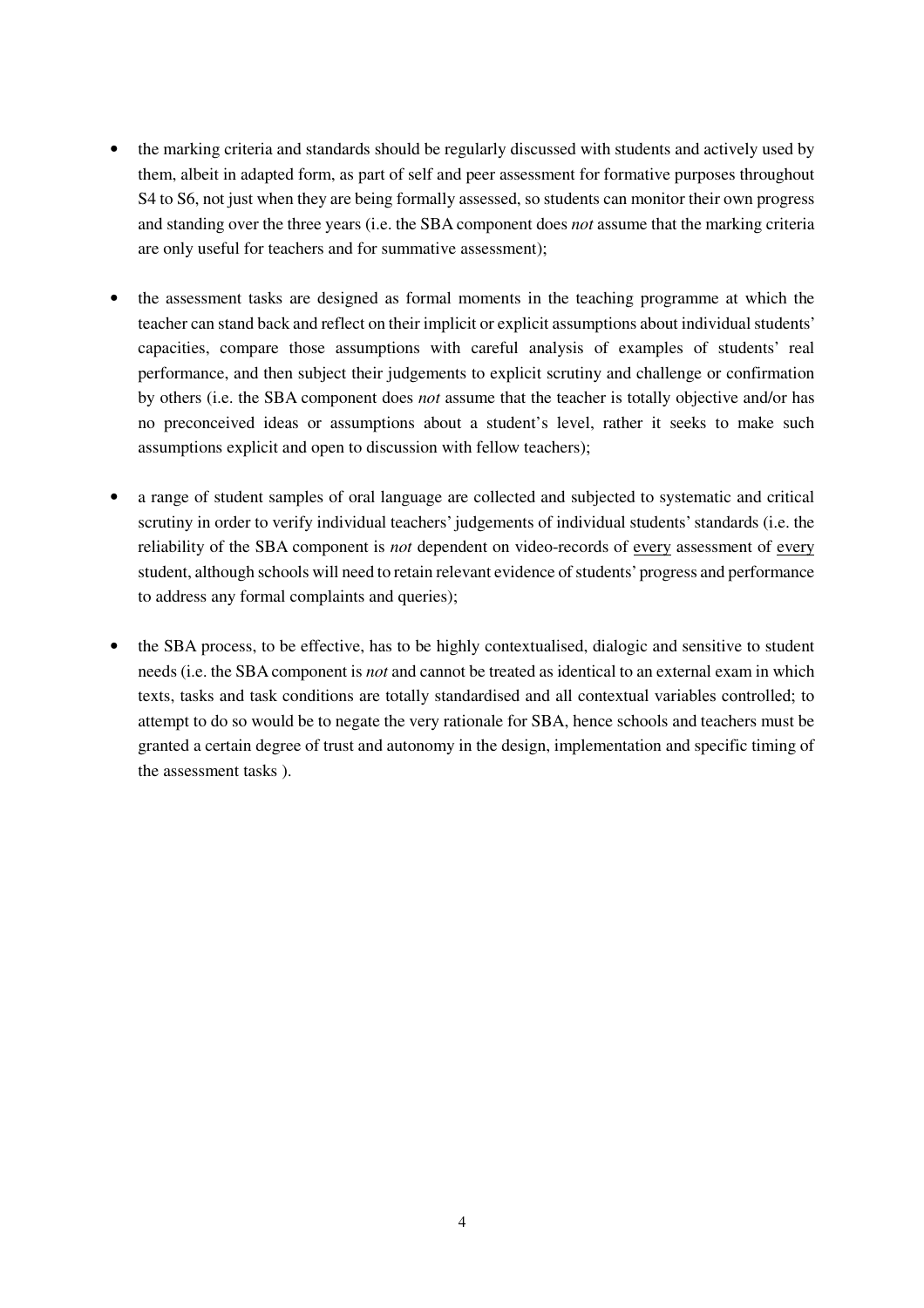## **Chapter 2 Assessment Requirements**

## **2.1 SBA Requirements**

 A school-based assessment component was first introduced into the 2007 CE English Language Examination. According to the *English Language Curriculum and Assessment Guide (Secondary 4-6)*  jointly prepared by the Curriculum Development Council and the Hong Kong Examinations and Assessment Authority, the School-based Assessment is part of the public assessment of the HKDSE appraisal of learners'achievement by assessing those learning objectives which cannot be easily assessed in public examinations whilst at the same time enhancing the capacity for student self-evaluation and life-long learning. The SBA, like the rest of the HKDSE English Language public exam, adopts a standards-referenced reporting system which seeks to recognise and report on the full range of English Language Examination. The SBA component seeks to provide a more comprehensive educational achievement in Hong Kong schools.

 The SBA component can and should be developed as an integrated part of the curriculum, not as a 'separate' paper. Students should be encouraged to keep copies of the records of their own assessments and regularly review their progress. Teachers should use the assessment activities not only to make judgements about student standards (a snapshot of students' achievement to date), but also to give feedback to students about specific aspects of their oral language skills so that they can improve for the next assessment. The SBA component will be valuable preparation for students for their external public examination as many of the skills required are the same.

 The SBA component is worth 15% of the total subject mark. The SBA component consists of a reading/viewing programme in which students read/view two to four texts ('texts' encompass print, non- print, fiction and non-fiction material) over the course of three years, with at least one print and one non- print text. Students should keep a log book of comments/personal reflections, and then take part in a read/viewed, and respond to questions from their teacher, which will be derived from the student's written notes/personal responses/comments in their logbook. The assessment will be based on the and the specific content of the texts (i.e. names and places, story lines, other factual information etc.) will not be directly assessed as such, so it is not necessary for teachers to have a comprehensive and discussion with classmates or make an individual presentation on the books/videos/films that they have student's oral performance, that is, the reading/viewing/writing will only serve as the means to this end detailed knowledge of every text read by their students.

 Teachers need to conduct two assessments, one in S5 and one in S6, and report two marks. Of the two marks reported, one mark should be based on a group interaction and one on an individual presentation.

The requirements are summarised in Table 1.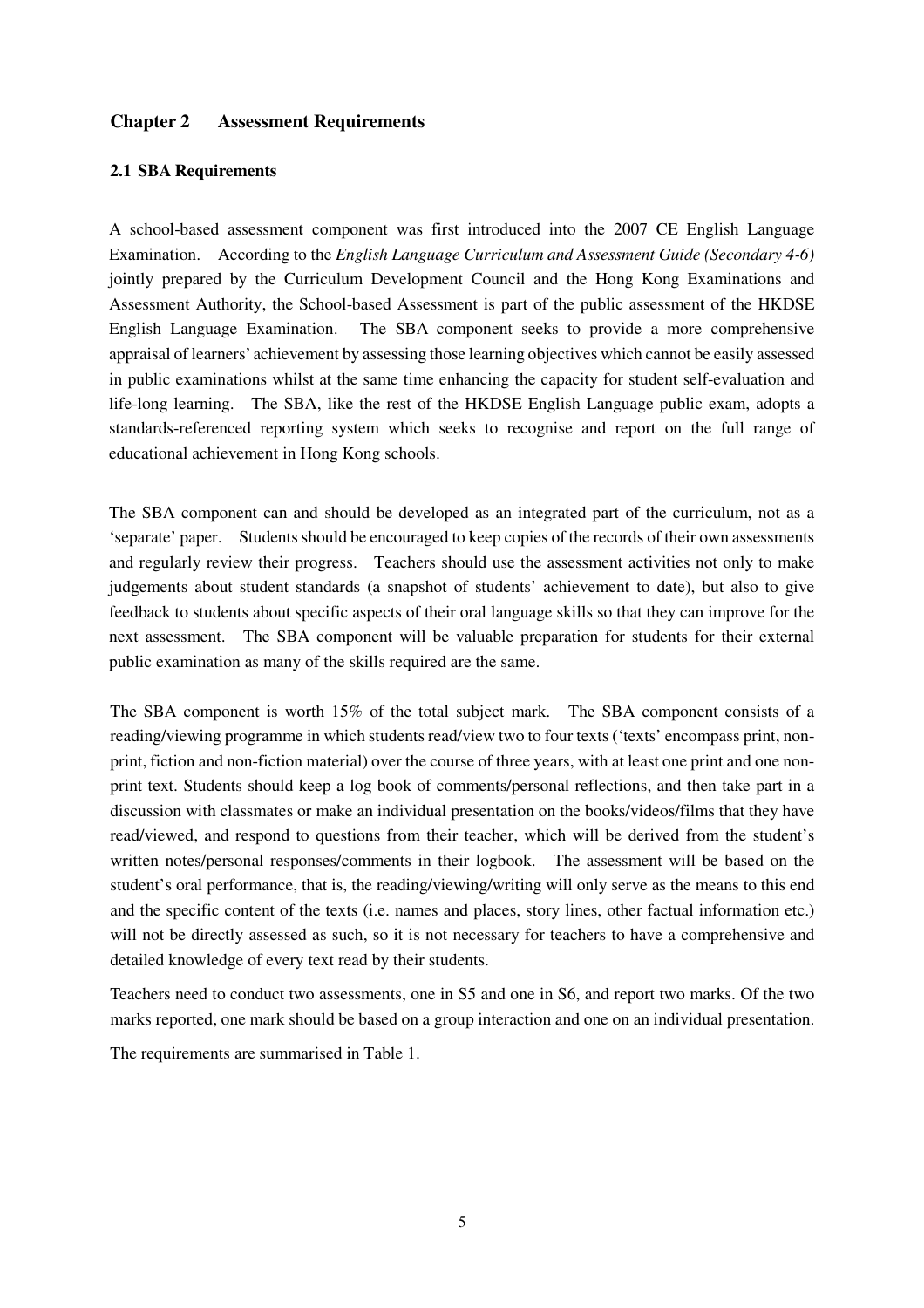### **Table 1: SBA Requirements**

|                                                       | S4                                                                                                                                                                       | S5                                                                                                                                                                                   | <b>S6</b> |  |  |
|-------------------------------------------------------|--------------------------------------------------------------------------------------------------------------------------------------------------------------------------|--------------------------------------------------------------------------------------------------------------------------------------------------------------------------------------|-----------|--|--|
| Number and<br>type of texts<br>to be read /<br>viewed | Two to four texts, at least one from print and one from non-print in the course of<br>three years ('texts' encompass print, non-print, fiction and non-fiction material) |                                                                                                                                                                                      |           |  |  |
| Number, %<br>and timing of<br>assessment<br>tasks     | task is weighted 7.5%.                                                                                                                                                   | <b>Two tasks, one for group interaction and one for individual presentation, with one to</b><br>be undertaken during the second term of S5 and one anytime during $S6 (15\%)$ . Each |           |  |  |

## **Requirements for Repeaters and Transfer Students**

School repeaters are candidates who have sat the HKDSE Examination in previous year(s) and are currently enrolled as S6 students in a school to retake the examination as school candidates.

 Generally speaking, SBA is compulsory for school repeaters. For English Language, repeaters have to be re-assessed in S6 and meet the SBA requirements for S6 only (one assessment only; either group interaction or individual presentation), which will be proportionally adjusted to 15% and incorporated into their subject mark. Their SBA results obtained in previous examinations will not be counted.

 Transfer students are S6 students sitting the examination for the first time, but who have transferred from one school to another after S5. Transfer students will need to submit the SBA mark for S6 only, i.e. one assessment, either group interaction or individual presentation, which will be proportionally adjusted to 15% and incorporated into their subject mark. Their SBA results obtained in S5 in the former school will not be counted.

 Transfer students should provide information to their new school about the school in which they attended the S5 English Language course and the assessments completed there for their teachers' reference.

 Students who have transferred to an S5 class at another school are not considered to be transfer students. They must meet the full SBA requirements as normal S5 students, i.e. complete two assessments.

### **Private Candidates**

 Private candidates will not be required to complete the SBA component. Their subject mark will be based entirely on their public examination results.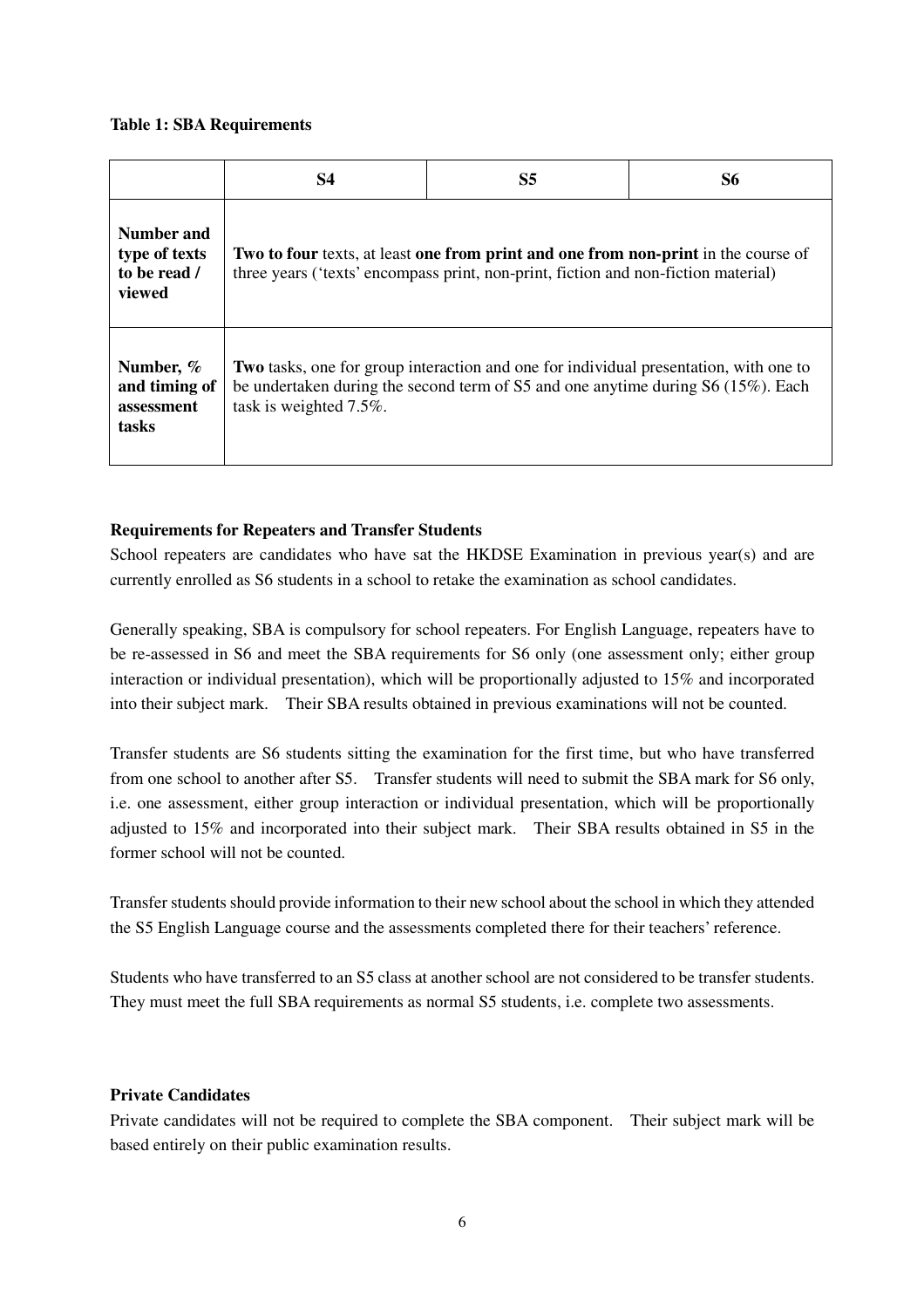### **2.2 Mandatory Assessment Conditions**

 The main aim of establishing certain conditions for school-based assessment is to ensure that students have the opportunity to demonstrate their best possible oral language use. Students will not produce their best if the assessment task is unfamiliar; if they are too stressed and nervous to speak; if the teacher is intimidating, unfamiliar, or makes the task seem too much like an exam; or if the students are 'rehearsed'. (This will lead to very stilted and unnatural oral language use andwill not score high marks). The teacher and the school must be sure that the oral language produced is not the result of memorisation without understanding. Hence, the following conditions must be met for a task to qualify as an *assessment task* for the purpose of SBA:

- a. The type of *task* (i.e. communicative purpose, grouping arrangement etc.) and the type of *text* used for assessment must be familiar to students, i.e. the planned assessment task should not be the first time the students are faced with this type of task or text (but see g. below).
- b. The task must not expect students to take on the role of an unfamiliar character, act out a role in a story or play, read aloud poems or short stories, engage in formal stage debates, sport commentary, job interviews etc, i.e. specific background knowledge and skills in drama, poem or debating, etc are not to be included in the assessment. However, such activities are very useful learning and teaching activities, e.g. to develop intonation and voice projection. Formal SBA assessments need to be constructed with the aim of eliciting natural and authentic spoken language which conforms to the broad task-types of group interaction and individual presentation.
- of at least one fellow student. The other student(s) can take part in the interaction or be the c. The task must be undertaken with the student's English teacher as the assessor and in the presence audience for a presentation.
- d. Tasks used to elicit an individual presentation must provide students with the opportunity to make an extended individual presentation (about 3-5 minutes). Note this is a guide only, as some students may take longer than others.
- e. Tasks used to elicit interaction must provide students with multiple opportunities to demonstrate appropriate interaction skills and make a balanced contribution without either dominating the discussion or being too reticent. Again, some students may need more time than others and/or may need to be prompted by the teacher to demonstrate their best (see h. below).
- f. Students must not read aloud or take notes during the assessment activity. Students are only permitted to refer to brief notes or prompts during the assessment activity (maximum of one 4x6 note card) or PowerPoint slides in point form only during an individual presentation. These notes or PowerPoint slides are not part of the formal assessment and should not be taken into account in making a judgement about students' oral language levels.
- g. Individual students can be given more than the minimum number of assessments, especially if it results in an improvement in their oral standards, but they are not permitted to repeat (i.e. retake) the same assessment task without any change in input, nor should they engage in extensive rehearsal for any task inside or outside school as this may undermine the authenticity of their oral language use.
- h. In any task the teacher-assessor may, if they wish, interact individually with a student at any time to ask specific question(s) to clarify and/or extend the student's ideas, to help prompt and/or scaffold the student's oral interaction and to probe the range and depth of their oral language skills (see Appendix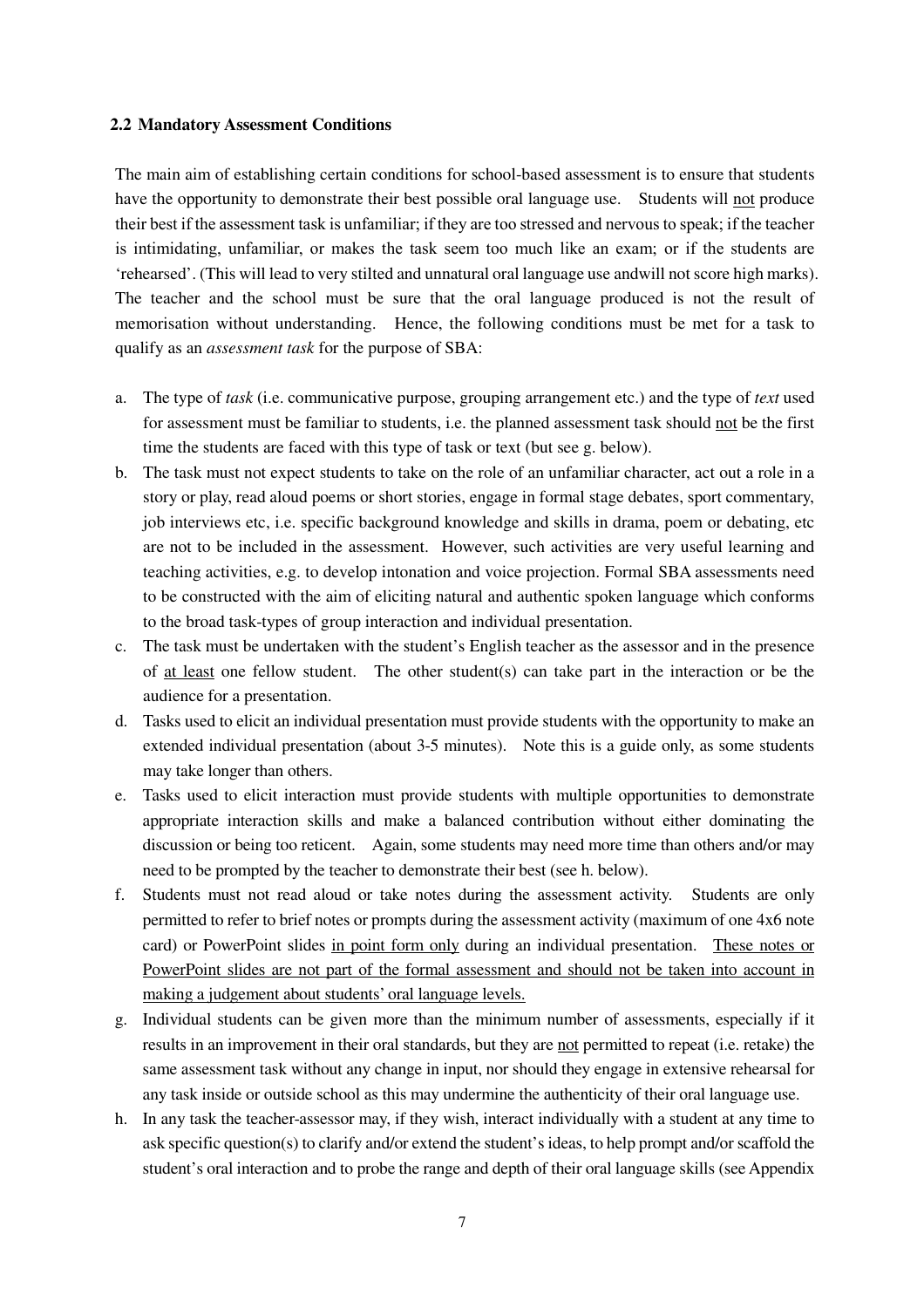H Framework of Guiding Questions). This will be particularly important in the case of students who are very shy or lacking confidence or whose oral skills are very weak. The teacher-assessor needs to take into account the amount and nature of teacher support required and the specific contextual conditions of the assessment task when making their assessment. The contextual information needs to be clearly recorded and communicated to the student and fellow teacher-assessors.

Note:  *any one year, but teachers are reminded that the SBA component is only a relatively small part of the overall public assessment and over-assessment should be avoided. Note: There are no restrictions on the maximum number of tasks that can be used for assessment in* 

## **2.3 Setting Assessment Tasks**

## **2.3.1 Nature of Oral Text-types to be Assessed**

 In the SBA component an important distinction is made between two kinds of oral text-types, designated for HKDSE purposes as an *individual presentation* and a *group interaction*:

- • An *individual presentation* is defined as a single piece of oral text in which an individual speaker presents some ideas or information over a sustained period (3-5 minutes), with the expectation that they will not be interrupted. An individual presentation requires comparatively long turns, hence generally needs more pre-planning and a more explicit structure to ensure coherence. A presentation may be quite informal and may be followed by questions or comments from the audience, although this exchange is not mandatory for the assessment for the individual presentation. If it is suspected that the student has memorised his/her presentation, the teacher-assessor is strongly recommended to ask one or two follow-up questions.
- • A *group interaction* is defined as an exchange of short turns or dialogue with more than one speaker on a common topic. An interaction is jointly constructed by two or more speakers, hence generally needs less explicit structuring but more attention to turn-taking skills, such as how to initiate, maintain and/or control the interaction by making suggestions, asking for clarification, supporting and/or developing each other's views, disagreeing and/or offering alternatives.

 Both individual presentations and group interactions require the capacity to speak intelligibly and reasonably fluently, with suitable intonation, volume and stress, using pauses and body language such as eye contact appropriately and effectively. They also require a range of vocabulary and language patterns that are accurate and varied. Some use of formulaic language may be appropriate to help Above all, the oral language elicited should be natural and interactive, not memorised or read aloud. structure long or short turns but the over-use or inappropriate use of set phrases should be discouraged.

Above all, the oral language elicited should be natural and interactive, not memorised or read aloud.<br>It is important to emphasise the interrelationship between the quality of ideas and information, and the linguistic features of these oral texts. The more complex and unfamiliar the ideas being discussed, the more likely there will be some loss of fluency and more false starts, hesitations and dysfluencies. Greater cognitive demands in terms of content (for example, moving from recounting a story at the literal level to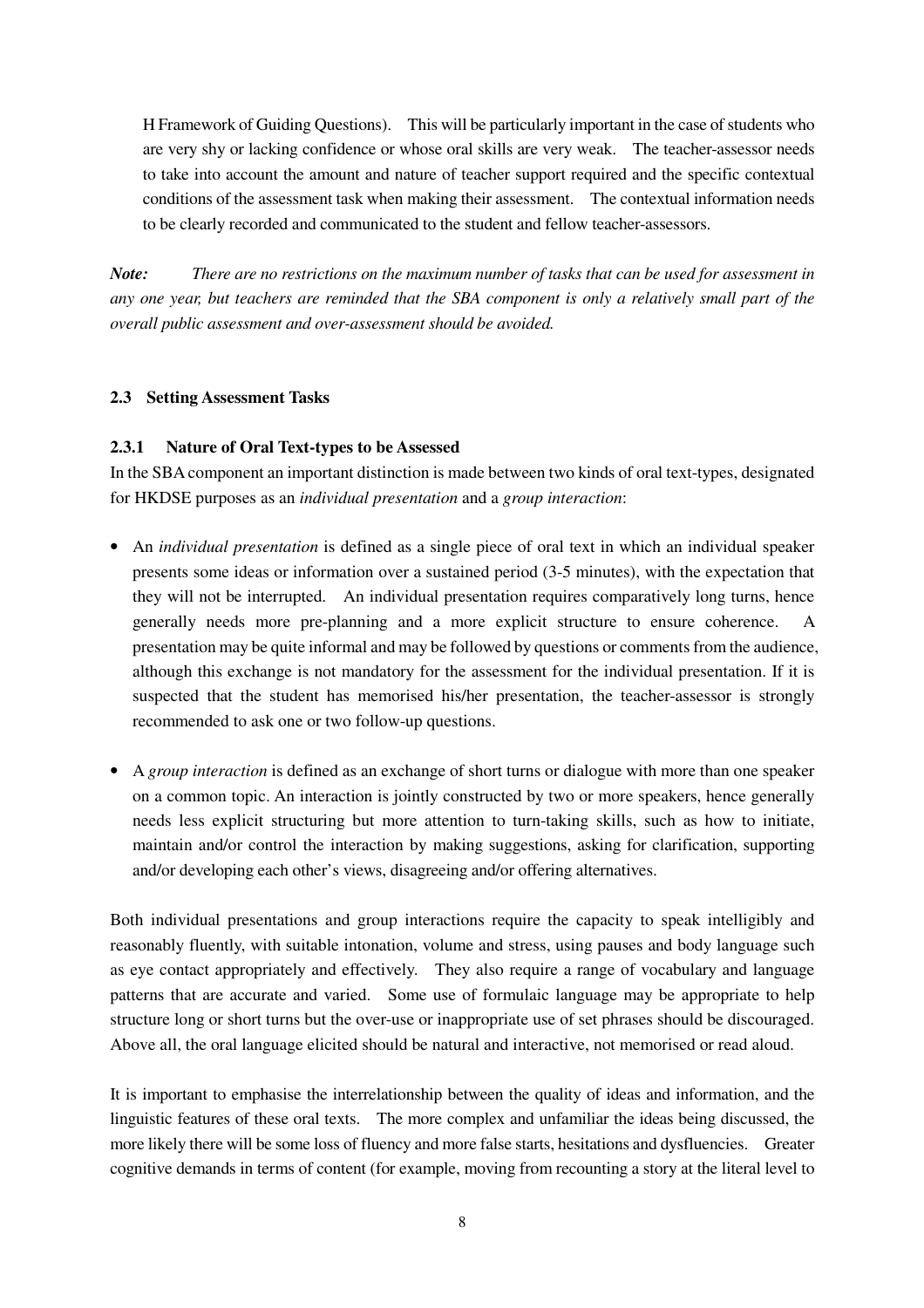interpretation and critique) may also result initially in more use of non-specific vocabulary and some grammatical mistakes, even amongst highly competent speakers of English. This interrelationship needs Paragraph 2.2 h for advice on how teachers can ask questions to prompt students and/or extend oral language use). to be taken into account in designing all SBA assessment tasks and in making the actual assessments (see

 The process of selecting appropriate assessment tasks should be undertaken collaboratively, taking into account students' backgrounds, interest and skills as well as the school's available resources. One of the exciting aspects of school-based assessment is the opportunities it gives to teachers to develop their own assessment tasks to suit their own teaching goals and their students' needs. It is likely that the same task would not work equally well with students of different abilities. SBA lets teachers modify tasks and design new ones that will work for them and their class – whether they prefer something more traditional or are keen to experiment with new ideas and techniques.

 Grouping arrangements are a particularly important consideration. Initially it may be easiest for students and teachers to put students into friendship groupings. However, teachers should also experiment. Diversity can be a resource, not a problem. If students have different levels of oral language skills, this can create an authentic information gap – a need to communicate. However, highly structured assessment tasks, including jigsaw activities that require the transfer of information, are better a clear focus. for such groupings than more open-ended tasks which require students to discuss or share ideas without

## **2.3.2 Range of Possible Assessment Task-types**

 A variety of assessment task-types may be used to elicit the required kinds of oral language from students. Assessment tasks will vary in length and complexity according to their *communicative function* (e.g. comparing, classifying, describing, arguing etc.). Task demands will also vary according to the *number of people* involved (e.g. pairs, small groups, split classes, whole classes, the whole school etc.), their *position and status* (e.g. fellow students, younger/older students, teachers, parents etc.), their *roles* (e.g. giving non-verbal responses only, asking questions, making comments, interacting with no limitations etc.), and their *familiarity* to the student being assessed.

 This diversity of assessment tasks enables schools to provide students with appropriate, multiple and varied opportunities to demonstrate their oral language abilities. Individual schools and teachers are encouraged to choose the kinds of assessment tasks which best suit their students' English language level and interests. Some schools may choose to adopt a portfolio system where students collect video to report to the HKEAA. Other schools may prefer to incorporate the planned assessment tasks into their existing internal assessment programme. Again, flexibility and sensitivity to student and teacher needs is essential. Teachers are reminded that the ability of a student will be measured not by the accuracy or speed of the completion of the task itself, but by the quality and range of the oral language recordings of their oral language assessments over the year and then choose the best assessment results produced for assessment, including both fluency and accuracy.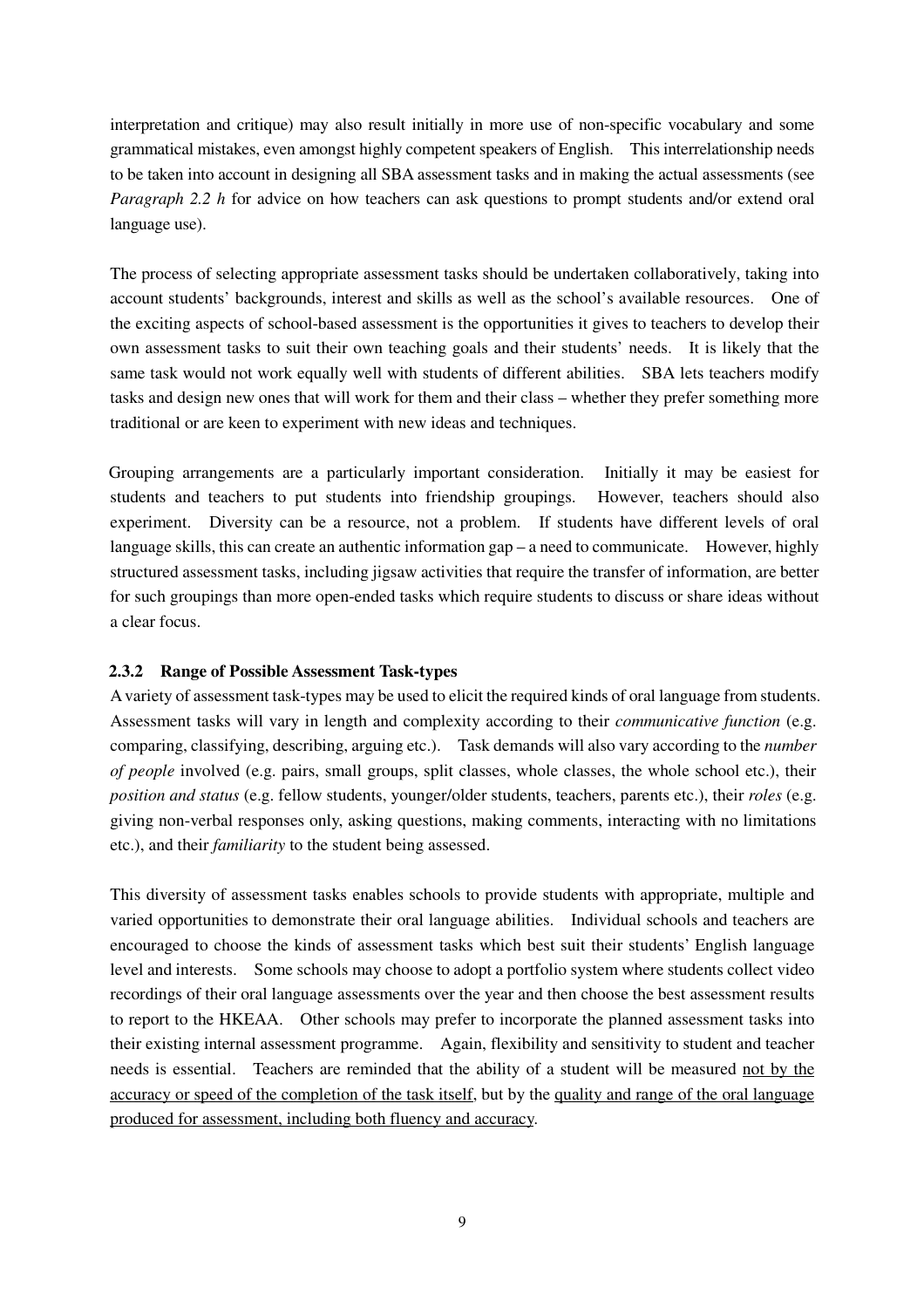### **2.4 Guidance on the Assessment Process**

 Teachers should ensure students have read and understood the Assessment Criteria and have extensive experience using it for self and peer assessment in informal situations before conducting a planned assessment activity. Teachers should also have used these criteria for informal assessment and teaching purposes before they conduct any formal assessments so that they are very familiar with the criteria and the assessment process.

 Only teachers who are familiar with the SBA process, and authorised by the school as assessors, are permitted to conduct SBA assessments. For more information about student-oriented criteria, please refer to Appendix K.

 When using the criteria for formal assessment, teachers should focus on one student at a time. They should ensure they have heard enough oral language from the student to make a sound judgement. It is not necessary to stop students mid-sentence or give every student the exact same number of minutes for their 'turn'. Some students may need a little more time to warm up or to get involved in a group interaction than others. Teachers should use their professional judgement to set reasonable time limits, but at the same time create a supportive and low-stress environment.

 Teachers should record their judgement of the student's oral language level in each of the four main domains directly onto the student's Assessment Record. They should then convert their judgements to a total score out of 24. The Assessment Record is then signed by the student and the teacher to certify that the oral text produced is the student's own work and complies with all the conditions listed above.

 After each teacher has completed the classroom-based SBA for her/his students, and completed all the Assessment Records, the standardisation process begins. Teachers are encouraged to meet informally with at least one colleague teaching English at the same level to look at a range of video-recordings and to compare judgements. As a result of watching the samples from other classes and talking together This first, informal standardisation may be repeated as often as teachers think it necessary until they feel satisfied that they are very clear about how the oral texts their own students have produced fit with the system expectations and criteria of the SBA. The teachers should consult the School Coordinator in about how well students have met certain standards, the teachers may then decide to adjust their marks. their school if they feel they need help with this process.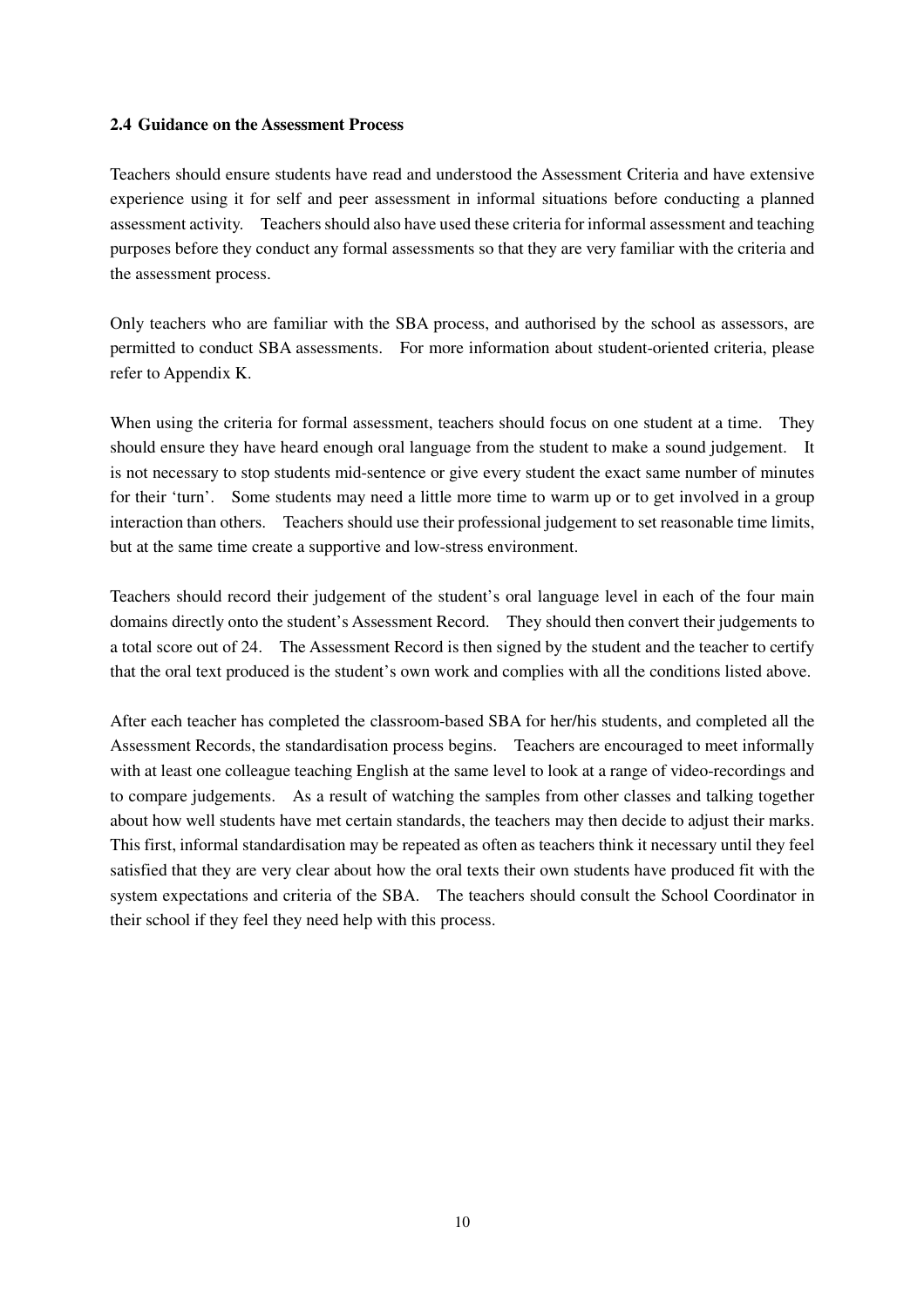# **2.5 Assessment Criteria**

# **2.5.1 SBA Assessment Criteria for Group Interaction (GI)**

|                  | I. Pronunciation & Delivery                                                                                                                                                                                                                                                                                                                                                                                                     | <b>II. Communication Strategies</b>                                                                                                                                                                                                                                                                                                                                                                                             | III. Vocabulary & Language<br><b>Patterns</b>                                                                                                                                                                                                                                                                                                        | IV. Ideas & Organisation                                                                                                                                                                                                                                                                                                                                                                                                                       |
|------------------|---------------------------------------------------------------------------------------------------------------------------------------------------------------------------------------------------------------------------------------------------------------------------------------------------------------------------------------------------------------------------------------------------------------------------------|---------------------------------------------------------------------------------------------------------------------------------------------------------------------------------------------------------------------------------------------------------------------------------------------------------------------------------------------------------------------------------------------------------------------------------|------------------------------------------------------------------------------------------------------------------------------------------------------------------------------------------------------------------------------------------------------------------------------------------------------------------------------------------------------|------------------------------------------------------------------------------------------------------------------------------------------------------------------------------------------------------------------------------------------------------------------------------------------------------------------------------------------------------------------------------------------------------------------------------------------------|
| 6                | Can project the voice appropriately for<br>the context without artificial aids.<br>Can pronounce all sounds/sound<br>clusters and words clearly and<br>accurately.<br>Can speak fluently and naturally, with<br>very little hesitation, while using<br>suitable intonation to enhance<br>communication.                                                                                                                         | Can use appropriate body language to<br>display and encourage interest.<br>Can use a full range of turn-taking<br>strategies to initiate and maintain<br>appropriate interaction, and can draw<br>others into the interaction (e.g. by<br>summarising for weaker students'<br>benefit, or by redirecting a<br>conversation to a quiet student)<br><b>Can</b> interact without the use of<br>narrowly-formulaic expressions.     | Can use a wide range of accurate and<br>appropriate vocabulary.<br>Can use varied, appropriate, and highly<br>accurate language patterns; minor slips<br>do not impede communication.<br>Can self-correct effectively.<br>May occasionally glance at notes but<br>is clearly not dependent on them.                                                  | Can express a wide range of relevant<br>information and ideas without any<br>signs of difficulty and without the use<br>of notes.<br>Can consistently respond effectively<br>to others, sustaining and extending a<br>conversational exchange.<br>Can use the full range of questioning<br>and response levels (see Framework of<br>Guiding Questions) to engage with<br>peers.                                                                |
| 5                | Can project the voice appropriately for<br>the context without artificial aids.<br>Can pronounce all sounds/sound<br>clusters clearly and almost all words<br>accurately.<br>Can speak fluently using intonation to<br>enhance communication, with only<br>occasional hesitation, giving an overall<br>sense of natural non-native language.                                                                                    | Can use appropriate body language to<br>display and encourage interest.<br>Can use a good range of turn-taking<br>strategies to initiate and maintain<br>appropriate interaction and can help<br>draw others into the interaction (e.g. by<br>encouraging contributions, asking for<br>opinions, or by responding to group<br>members' questions).<br>Can mostly interact without the use of<br>narrowly-formulaic expressions. | Can use varied and almost always<br>appropriate vocabulary.<br>Can use almost entirely accurate and<br>appropriate language patterns.<br>Can usually self-correct effectively.<br>May occasionally refer to a note<br>card.                                                                                                                          | Can express relevant information and<br>ideas clearly and fluently, perhaps with<br>occasional, unobtrusive, reference to a<br>notecard.<br>Can respond appropriately to others to<br>sustain and extend a conversational<br>exchange.<br>Can use a good variety of questioning<br>and response levels (see Framework of<br>Guiding Questions).                                                                                                |
| $\overline{4}$   | Can project the voice mostly<br>satisfactorily without artificial aids.<br>Can pronounce most sounds/sound<br>clusters and all common words clearly<br>and accurately; less common words can<br>be understood although there may be<br>articulation errors (e.g. dropping final<br>consonants).<br>Can speak at a deliberate pace, with<br>some hesitation but using sufficient<br>intonation conventions to convey<br>meaning. | Can use some features of appropriate<br>body language to encourage and<br>display interest.<br>Can use a range of appropriate turn-<br>taking strategies to participate in<br>interaction (e.g. by making suggestions<br>in a group discussion), and can<br>sometimes help draw others in (e.g., by<br>asking for their views).<br>Can interact using a mixture of mainly<br>natural language and formulaic<br>expressions.     | Can use mostly appropriate<br>vocabulary.<br>Can use language patterns that are<br>usually accurate, and without errors<br>that impede communication.<br>Can self-correct when concentrating<br>carefully, or when asked to do so.<br>May refer to a note card but is not<br>dependent on notes.                                                     | Can present relevant literal ideas<br>clearly in a well-organised structure,<br>perhaps with occasional reference to a<br>notecard.<br>Can often respond appropriately to<br>others; can sustain and may extend<br>some conversational exchanges<br>However: Can do these things less<br>well when attempting to respond to<br>interpretive or critical questions, or<br>when trying to interpret information<br>and present elaborated ideas. |
| $\mathfrak{Z}$   | Volume may be a problem without<br>artificial aids.<br>Can pronounce all simple sounds<br>clearly but some errors with sound<br>clusters; less common words may be<br>misunderstood unless supported by<br>contextual meaning.<br>Can speak at a careful pace and use<br>sufficient basic intonation conventions<br>to be understood by a familiar and<br>supportive listener; hesitation is<br>present.                        | Can use appropriate body language to<br>display interest in the interaction.<br>Can use appropriate but simple turn-<br>taking strategies to participate in, and<br>occasionally initiate interaction (e.g. by<br>requesting repetition and clarification,<br>or by offering agreement).<br>Can use mainly formulaic expressions<br>as communication strategies.                                                                | Can use simple vocabulary and<br>language patterns appropriately, and<br>with errors that only occasionally<br>impede communication.<br>Can sometimes self-correct simple<br>errors.<br>May suggest a level of proficiency<br>above 3 but has provided too limited<br>a sample, OR<br>Cannot be scored accurately because<br>of dependence on notes. | Can present some relevant ideas<br>sequentially with some links among<br>own ideas and with those presented by<br>others.<br>Can respond to some simple questions<br>and may be able to expand these<br>responses when addressed directly.                                                                                                                                                                                                     |
| $\overline{c}$   | Volume may be a problem without<br>artificial aids.<br>Can pronounce simple sounds/sound<br>clusters well enough to be understood<br>most of the time; common words can<br>usually be understood within overall<br>context<br>Can produce familiar stretches of<br>language with sufficiently appropriate<br>pacing and intonation to help listener's<br>understanding.                                                         | Can use appropriate body language<br>when especially interested in the group<br>discussion or when prompted to<br>respond by a group member.<br>Can use simple but heavily formulaic<br>expressions to respond to others (e.g.<br>by offering greetings or apologies).                                                                                                                                                          | Can appropriately use vocabulary<br>drawn from a limited and very familiar<br>range.<br>Can use some very basic language<br>patterns accurately in brief exchanges.<br>Can identify some errors but may be<br>unable to self-correct.<br>Provides a limited language sample,<br><b>OR</b><br>A sample wholly spoken from notes.                      | Can express some simple relevant<br>information and ideas, sometimes<br>successfully, and may expand some<br>responses briefly.<br>Can make some contribution to a<br>conversation when prompted.                                                                                                                                                                                                                                              |
| $\mathbf{1}$     | Volume is likely to be a problem.<br>Can pronounce some simple sounds<br>and common words accurately enough<br>to be understood.<br>Can use appropriate intonation in the<br>most familiar of words and phrases;<br>hesitant speech makes the listener's<br>task difficult.                                                                                                                                                     | Can use restricted features of body<br>language when required to respond to<br>peers.<br>Can use only simple and narrowly-<br>restricted formulaic expressions, and<br>only to respond to others.                                                                                                                                                                                                                               | Can produce a narrow range of simple<br>vocabulary.<br>Can use a narrow range of language<br>patterns in very short and rehearsed<br>utterances.<br>The language sample is too limited<br>for a full assessment of proficiency.                                                                                                                      | Can occasionally produce brief<br>information and ideas relevant to the<br>topic.<br>Can make some brief responses or<br>statements when prompted.                                                                                                                                                                                                                                                                                             |
| $\boldsymbol{0}$ | Does not produce any comprehensible<br>English speech.                                                                                                                                                                                                                                                                                                                                                                          | Does not use any interactional<br>strategies.                                                                                                                                                                                                                                                                                                                                                                                   | Does not produce any recognizable<br>words or sequences.                                                                                                                                                                                                                                                                                             | Does not produce any appropriate,<br>relevant material.                                                                                                                                                                                                                                                                                                                                                                                        |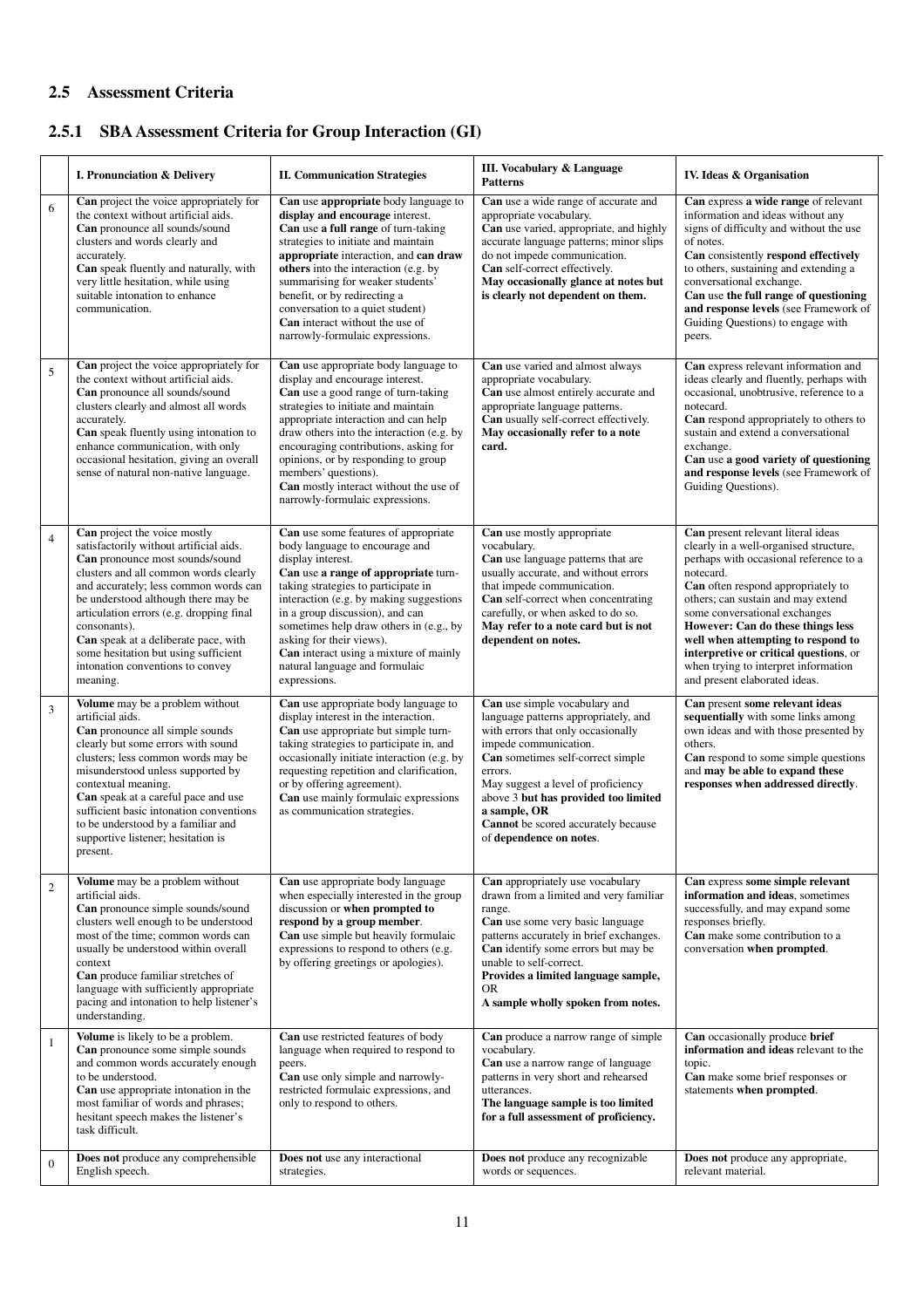## **2.5.2 SBA Assessment Criteria for Individual Presentation (IP)**

|                  | I. Pronunciation & Delivery                                                                                                                                                                                                                                                                                                                                                                                                     | <b>II. Communication Strategies</b>                                                                                                                                                                                                                                                                                                                                    | III. Vocabulary & Language Patterns                                                                                                                                                                                                                                                                                                                                                                                                                                                                                                                                                      | IV. Ideas & Organisation                                                                                                                                                                                                                                                                                                                                             |
|------------------|---------------------------------------------------------------------------------------------------------------------------------------------------------------------------------------------------------------------------------------------------------------------------------------------------------------------------------------------------------------------------------------------------------------------------------|------------------------------------------------------------------------------------------------------------------------------------------------------------------------------------------------------------------------------------------------------------------------------------------------------------------------------------------------------------------------|------------------------------------------------------------------------------------------------------------------------------------------------------------------------------------------------------------------------------------------------------------------------------------------------------------------------------------------------------------------------------------------------------------------------------------------------------------------------------------------------------------------------------------------------------------------------------------------|----------------------------------------------------------------------------------------------------------------------------------------------------------------------------------------------------------------------------------------------------------------------------------------------------------------------------------------------------------------------|
| 6                | Can project the voice appropriately for<br>the context without artificial aids.<br>Can pronounce all sounds/sound<br>clusters and words clearly and<br>accurately.<br>Can speak fluently and naturally, with<br>very little hesitation, while using<br>suitable intonation to enhance<br>communication.                                                                                                                         | <b>Can</b> use appropriate body language to<br>show focus on audience and to engage<br>interest.<br>Can judge timing in order to complete<br>the presentation.<br>Can confidently invite and respond to<br>questions if this is required by the task.                                                                                                                  | Can use a wide range of accurate and<br>appropriate vocabulary.<br>Can use varied, appropriate, and<br>highly accurate language patterns;<br>minor slips do not impede<br>communication.<br>Can choose appropriate content and<br>level of language to enable audience to<br>follow.<br>Can self-correct effectively.<br>Can present without use of notes, but<br>may glance at a note card<br>occasionally.                                                                                                                                                                             | Can convey relevant information and<br>ideas clearly and fluently without<br>referring to notes.<br>Can elaborate in detail on some<br>appropriate aspects of the topic, and can<br>consistently link main points with<br>support and development.<br>Can be followed easily and with<br>interest.<br><b>Can</b> reformulate a point if the audience<br>is unclear.  |
| $\sqrt{5}$       | <b>Can</b> project the voice appropriately for<br>the context without artificial aids.<br>Can pronounce all sounds/sound<br>clusters clearly and almost all words<br>accurately.<br>Can speak fluently using intonation to<br>enhance communication, with only<br>occasional hesitation, giving an overall<br>sense of natural nonnative language.                                                                              | Can use appropriate body language to<br>show focus on audience and to engage<br>interest.<br>Can judge timing sufficiently to cover<br>all essential points of the topic.<br><b>Can</b> appropriately invite and respond<br>to questions or comments when<br>required for the task.                                                                                    | Can use varied and almost always<br>appropriate vocabulary.<br>Can use almost entirely accurate and<br>appropriate language patterns.<br>Can choose content and level of<br>language that the audience can follow,<br>with little or no dependence on notes.<br>Can usually self-correct effectively.<br>May occasionally refer to a note<br>card.                                                                                                                                                                                                                                       | Can convey relevant information and<br>ideas clearly and well, perhaps with<br>occasional, unobtrusive, reference to a<br>note card.<br>Can elaborate on some appropriate<br>aspects of the topic, and can link main<br>points with support and development.<br>Can be followed easily.<br><b>Can</b> explain a point if the audience is<br>unclear.                 |
| $\overline{4}$   | Can project the voice mostly<br>satisfactorily without artificial aids.<br>Can pronounce most sounds/sound<br>clusters and all common words clearly<br>and accurately; less common words can<br>be understood although there may be<br>articulation errors (e.g. dropping final<br>consonants).<br>Can speak at a deliberate pace, with<br>some hesitation but using sufficient<br>intonation conventions to convey<br>meaning. | Can use appropriate body language to<br>display audience awareness and to<br>engage interest, but this is not<br>consistently demonstrated.<br><b>Can</b> use the available time to<br>adequately cover all the most essential<br>points of the topic.<br>Can respond to any well-formulated<br>questions if these are required by and<br>directly related to the task | Can use mostly appropriate<br>vocabulary.<br>Can use language patterns that are<br>usually accurate, and without errors<br>that impede communication.<br>Can choose mostly appropriate content<br>and level of language to enable<br>audience to follow.<br>Can self-correct when concentrating<br>carefully, or when asked to do so.<br>May refer to a note card but is not<br>dependent on notes.                                                                                                                                                                                      | Can present relevant literal ideas<br>clearly in a well-organised structure,<br>perhaps with occasional reference to a<br>note card.<br>Can expand on some appropriate<br>aspects of the topic with additional<br>detail or explanation, and can<br>sometimes link these main points and<br>expansions together effectively.<br>Can be followed without much effort. |
| $\mathfrak{Z}$   | Volume may be a problem without<br>artificial aids.<br>Can pronounce all simple sounds<br>clearly but some errors with sound<br>clusters; less common words may be<br>misunderstood unless supported by<br>contextual meaning.<br>Can speak at a careful pace and use<br>sufficient basic intonation conventions<br>to be understood by a familiar and<br>supportive listener; hesitation is<br>present.                        | Can use some appropriate body<br>language, displaying occasional<br>audience awareness and providing<br>some degree of interest.<br>Can present basic relevant points but<br>has difficulty sustaining a presentation<br>mode.<br>Can respond to any relevant,<br>cognitively simple, well-formulated<br>questions required by the task.                               | Can use simple vocabulary and language<br>patterns appropriately, and with errors<br>that only occasionally impede<br>communication, but reliance on<br>memorised materials or written notes<br>makes language and vocabulary use<br>seem more like written text spoken<br>aloud.<br>Can choose a level of content and<br>language that enables audience to follow<br>a main point, but needs to refer to notes.<br>Can sometimes self-correct simple<br>errors,<br>May suggest a level of proficiency<br>above 3, but cannot be scored<br>accurately because of dependence on<br>notes. | Can present some relevant literal ideas<br>clearly, and can sometimes provide<br>some simple supporting ideas.<br>Can sometimes link main and<br>supporting points together.<br>May appear dependent on notes.                                                                                                                                                       |
| $\sqrt{2}$       | Volume may be a problem without<br>artificial aids.<br>Can pronounce simple sounds/sound<br>clusters well enough to be understood<br>most of the time; common words can<br>usually be understood within overall<br>context.<br>Can produce familiar stretches of<br>language with sufficiently appropriate<br>pacing and intonation to help listener's<br>understanding.                                                        | Can use a restricted range of features<br>of body language, but the overall<br>impression is stilted.<br>Can present very basic points but does<br>not demonstrate use of a presentation<br>mode and is dependent on notes.<br>Audience awareness is very limited.                                                                                                     | Can appropriately use vocabulary and<br>language patterns drawn from a limited<br>and very familiar range.<br>Can read notes aloud but with<br>difficulty.<br>Can identify some errors but may be<br>unable to self-correct.<br>Provides a limited language sample,<br><b>OR</b><br>A sample wholly spoken from notes.                                                                                                                                                                                                                                                                   | Can make an attempt to express simple<br>relevant information and ideas,<br>sometimes successfully, and Can<br>attempt to expand on one or two points.<br>Can link the key information<br>sequentially.<br>May be dependent on notes.                                                                                                                                |
| $\mathbf{1}$     | Volume is likely to be a problem.<br>Can pronounce some simple sounds<br>and common words accurately enough<br>to be understood.<br>Can use appropriate intonation in the<br>most familiar of words and phrases;<br>hesitant speech makes the listener's<br>task difficult.                                                                                                                                                     | Body language may be intermittently<br>present, but communication strategies<br>appropriate to delivering a presentation<br>are absent. There is no evident<br>audience awareness.                                                                                                                                                                                     | <b>Can</b> produce a narrow range of simple<br>vocabulary.<br>Can use a narrow range of language<br>patterns in very short and rehearsed<br>utterances.<br>Insufficient sample to assess<br>vocabulary and language patterns.                                                                                                                                                                                                                                                                                                                                                            | Can express a main point or make a<br>brief statement when prompted, in a<br>way that is partially understandable.<br>The presentation is wholly dependent<br>on notes or a written text.                                                                                                                                                                            |
| $\boldsymbol{0}$ | Does not produce any comprehensible<br>English speech.                                                                                                                                                                                                                                                                                                                                                                          | <b>Does not</b> attempt a presentation.                                                                                                                                                                                                                                                                                                                                | Does not produce any recognizable<br>words or sequences.                                                                                                                                                                                                                                                                                                                                                                                                                                                                                                                                 | Does not express any relevant or<br>understandable information.                                                                                                                                                                                                                                                                                                      |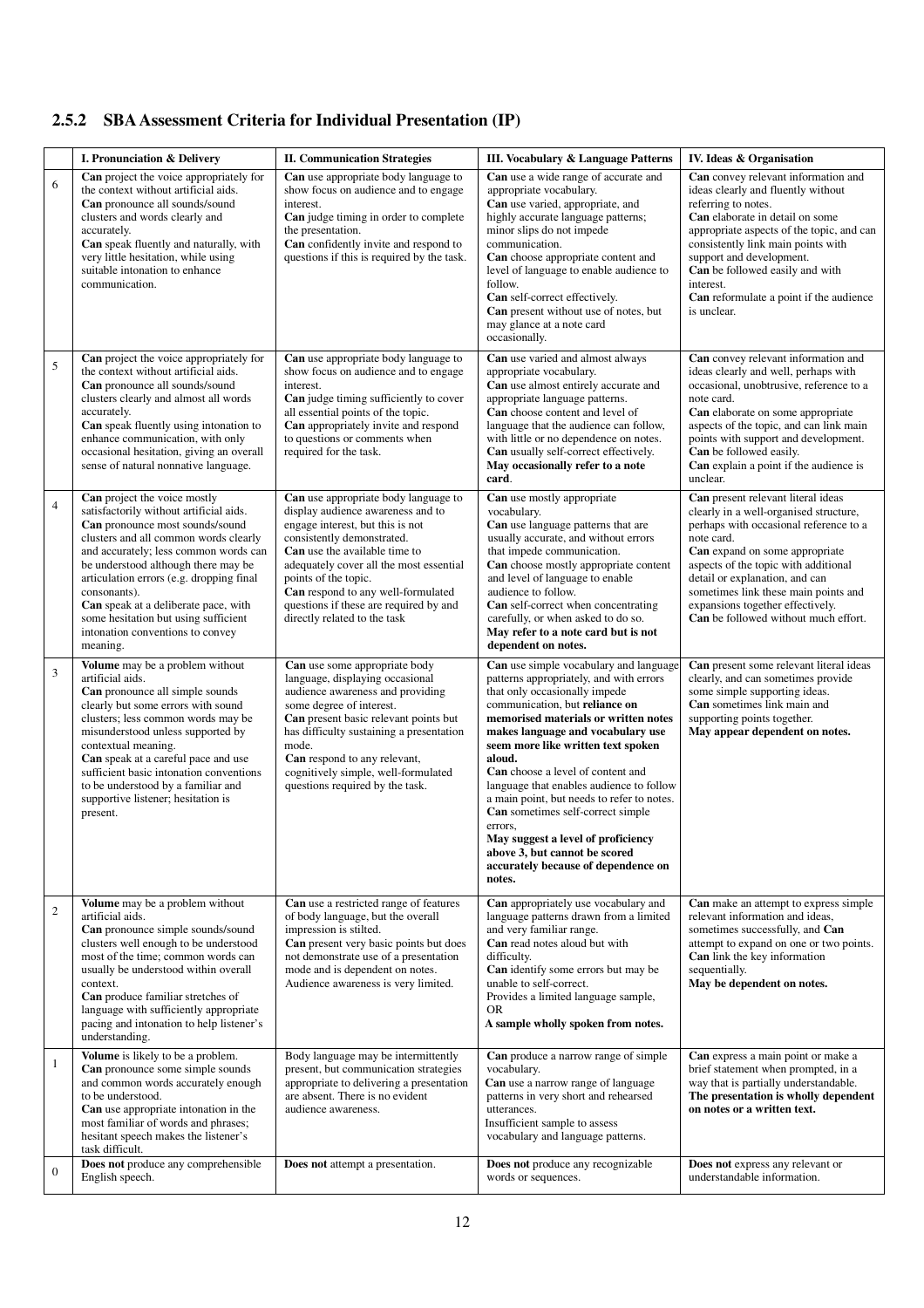# **Chapter 3 Guidance on the Conduct of the SBA**

## **3.1 Provision of Information to Students**

 Students should be informed clearly at the beginning of the course about the various requirements and regulations of the SBA component, including:

- task requirements and assessment criteria:
- schedule of assessment and critical deadlines;
- the school's regulations and administrative procedures for conducting SBA;
- the importance of academic honesty and proper conduct in SBA;
- guidance on how to quote and acknowledge sources properly in their SBA work; and
- record-keeping requirements.

 Students should be asked to sign a declaration form regarding proper conduct in SBA at the beginning of each school year in which SBA is undertaken. *(Please refer to Paragraph 3.3 for details.)* 

 After the completion of the marking, teachers should provide feedback to students, including their marks and weaknesses as revealed in the assessments, and advice on how improvements can be made. Students should also be informed that the SBA marks awarded by the school are subject to moderation by the HKEAA and hence their marks may change after the moderation process. Details of the moderation or grades on individual assessment tasks. Other appropriate feedback may include students' strengths mechanism are provided in Paragraph 5.2.

 Quality feedback from the teacher is also a very important part of SBA. Teachers can use the assessment activities not only to make judgements about student standards (a *summative* snapshot of students' achievement to date), but also to give *feedback* to students about specific aspects of their oral language skills so that they can improve for the next assessment.

 Feedback should be constructive and specific, i.e. related to the Assessment Criteria. It is better to describe the strengths and weaknesses of the performances first, and the ways to improve, before giving the marks. If marks are given first, students (and parents) are much less likely to listen closely to the descriptions. If students can also ask questions about specific aspects of their progress after each planned SBA assessment activity, they will understand more clearly how to improve their oral language skills.

### **3.2 Guidance from Teachers**

 Teachers should provide appropriate guidance to assist students in preparing for the completion of the work. It is understandable that teachers' guidance is most valuable to students in the learning and teaching process. However, it must be emphasised that undue assistance should not be provided to students while undertaking assessments that will be counted towards their public assessment results. As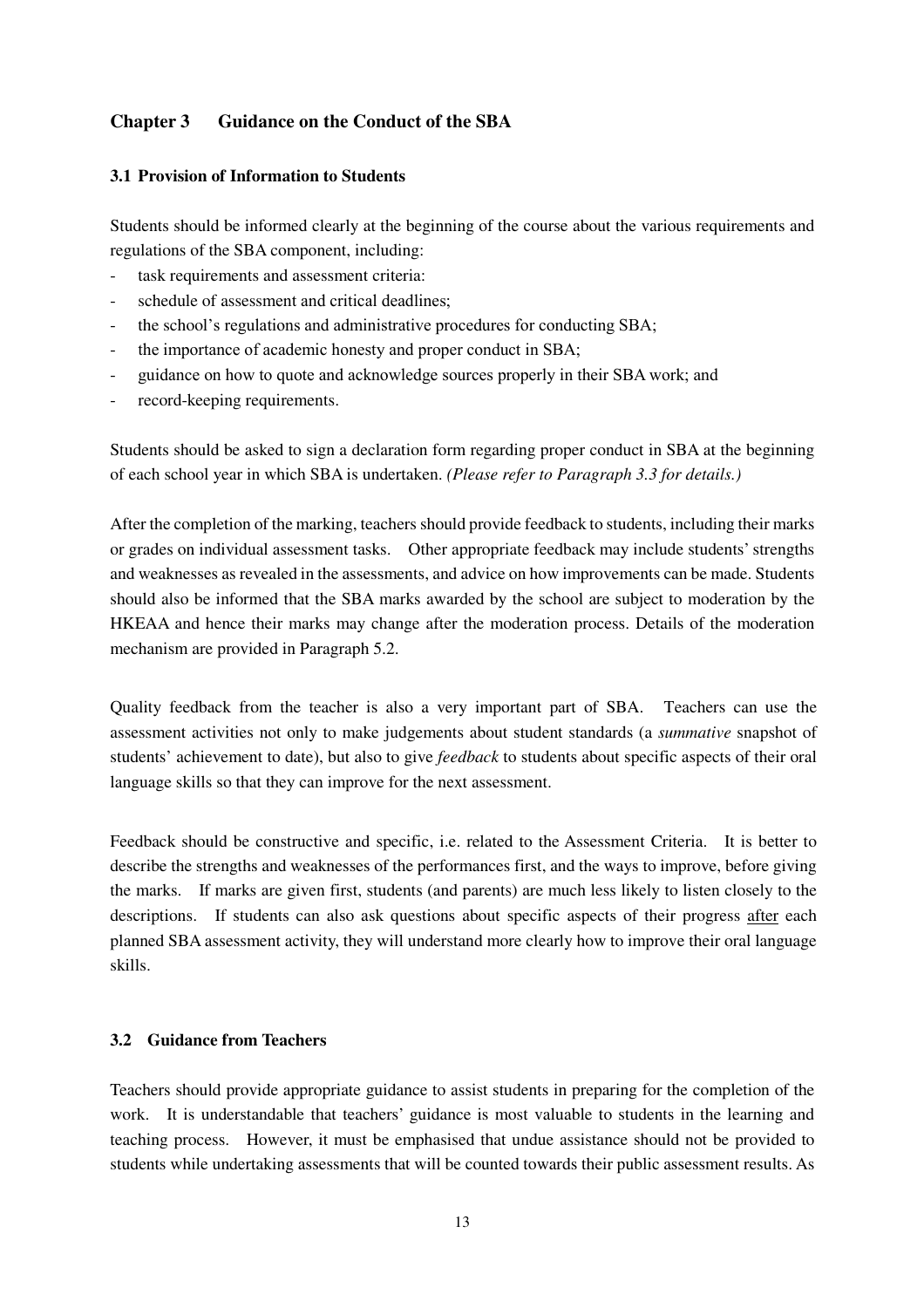a general rule of thumb, the guiding principle should be that the ability of an individual student is fairly assessed and that the work submitted for assessment is the student's original work. Teachers should also avoid rehearsing the assessment with the students. In the event of any additional assistance being consideration by the teacher such that the marks awarded represents the student's own achievement. Details of the kinds of assistance offered should be documented in the student's assessment record. It should be noted that for the actual assessment tasks, teachers should *not* provide a detailed outline or specific suggestions to help students to prepare for the assessment and rewrite the content of their work given to a student who experiences genuine difficulty in completing the tasks, this should be taken into for students (also see *Paragraph 2.2*).

### **3.3 Authentication of Students' Work**

 Schools may consider adopting suitable measures to ensure authentication of students' work. This may include:

- changing topics/tasks across years;
- developing new tasks to replace old ones:
- - adopting sufficient range of topics within class so as to enable teachers to distinguish individual students' work.

 In order to strengthen the message to students about academic honesty and proper conduct in SBA, schools should ask their students to complete and sign a declaration form *(see Appendix E)* at the beginning of each school year in which SBA is undertaken to declare that all SBA tasks/assignments completed are their own and to agree to adhere to a code of honour in completing the SBA for all subjects. The declaration form is available on the HKEAA website (http://www.hkeaa.edu.hk/en/sba/).

 In addition to Appendix E, students have to sign a declaration form on the Assessment Record Forms to confirm that the work they produce is their own (see *Appendix G*) for the English Language SBA programme. When submitting the SBA marks online, teachers are expected to confirm that, to the best of their knowledge, the work presented for assessment is the student's own work. School principals are required to confirm that the SBA is conducted in accordance with the requirements of the HKEAA.

Students should be asked to keep a proper and complete record of their work.

### **3.4 Within-school Standardisation**

 taking each individual school as a moderation unit. If there is more than one subject teacher teaching the subject to the same cohort of students in the school, it is necessary for the teachers involved to agree on the criteria for awarding marks so that the same standard of assessment is applied to all students. The moderation of SBA marks submitted by schools to the HKEAA is conducted on a school basis, i.e.

The within-school standardisation meeting is chaired by the School Coordinator. The teachers of the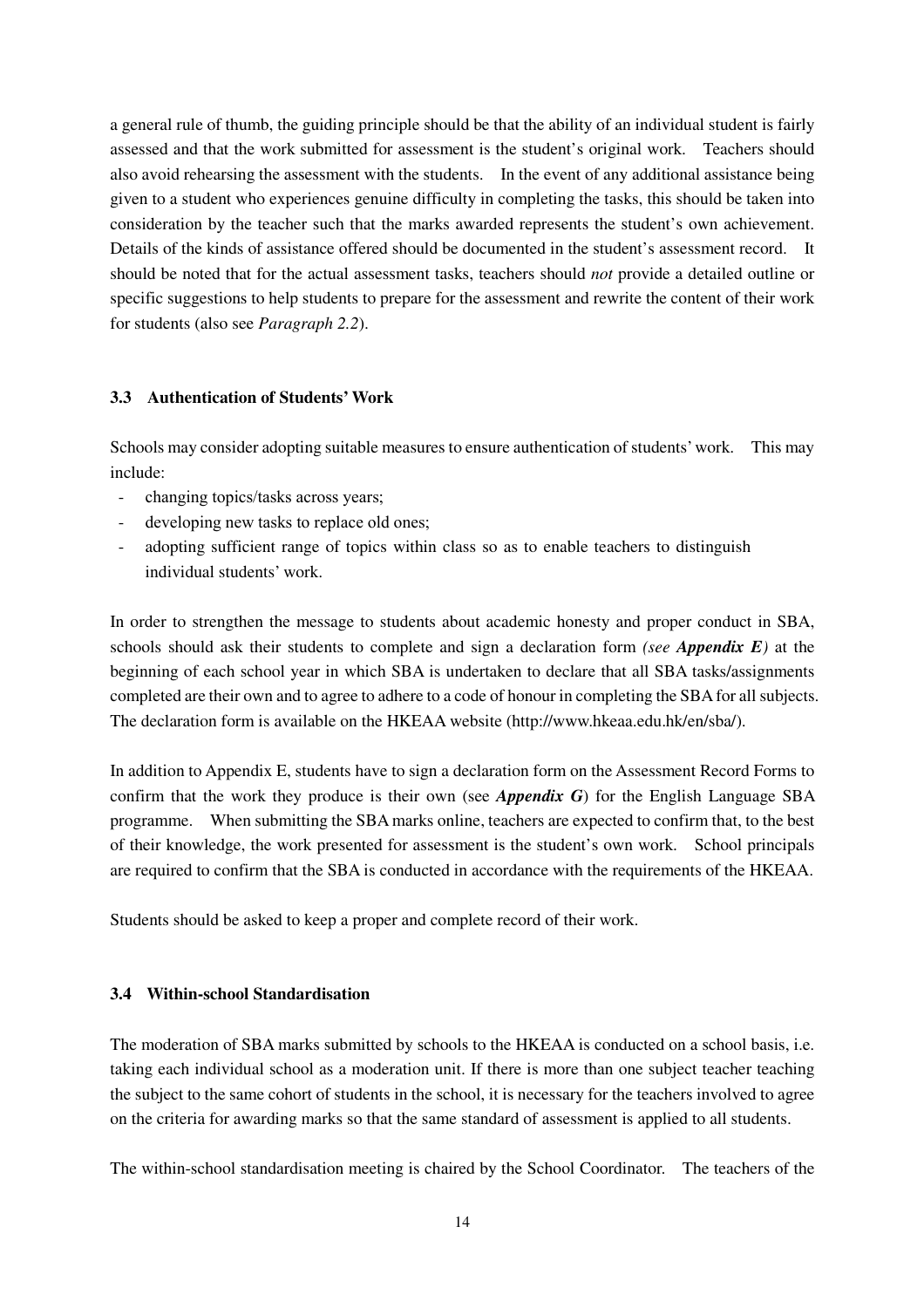same form will need to bring a sample of the video-recorded oral texts (e.g. the three highest and the three lowest assessments and three at the mid-point) and their accompanying Assessment Records, as well as the draft Class Records (CRs) to the meeting. During the meeting, some of these examples will be shown and discussed in relation to the Assessment Criteria. They can be used for professional for providing feedback to students – for evaluating students' strengths and weaknesses and identifying development and induction of new S4 teachers into the assessment process. They are also very useful areas for improvement.

 In some schools, the discussions at this meeting may lead to adjustments to marks, and, following the review of the Class Records, adjustments to scores across classes. This school-level standardisation ensures that all the teachers involved in SBA have a clear understanding of the shared expectations of what students at these levels should be able to do in order to achieve a certain score. Meetings like this usually last 2-3 hours, and careful records of the materials presented, the discussions, and any alterations to marks are kept.

### **3.5 Inter-school Sharing Session**

 At the end of the school year, the SBA District Coordinator will organise an inter-school meeting for professional sharing among the schools within the group. The School Coordinator should take the CRs, and a sample of video-recordings and Assessment Records to this inter-school meeting. The purpose of this meeting is for professional sharing of different schools' assessment processes and student samples in order to help teachers better interpret the standards. Samples of student performance from different schools will be viewed and discussed with reference to the Assessment Criteria. Scores need not be changed at these inter-school meetings, but School Coordinators will be asked to report back to the team in their own school. If it is apparent that a particular school's scores are markedly higher or lower as a whole than those from the other schools as a whole, the school team may wish to review their scores.

 This process of systematic, participatory and reflective professional sharing is critical to ensuring the reliability and validity of the whole SBA process. Maintaining careful records of these processes and SBA consistently and fairly. If any adjustments are made as a result of the inter-school meetings, the School Coordinator has to make sure the scores are updated on the School-based Assessment System (SBAS), the online mark submission system. The scores should be endorsed by the subject teacher, the panel chairperson/School Coordinator and the school principal before they are submitted to the HKEAA for statistical moderation. The School Coordinator is also responsible for ensuring that all the discussions and decisions enable every school to show parents and the public that it has applied the records are maintained in the school for quality assurance purposes.

### **3.6 Handling Queries about Assessment Decisions**

In general, schools already have procedures to handle any queries from their students regarding internal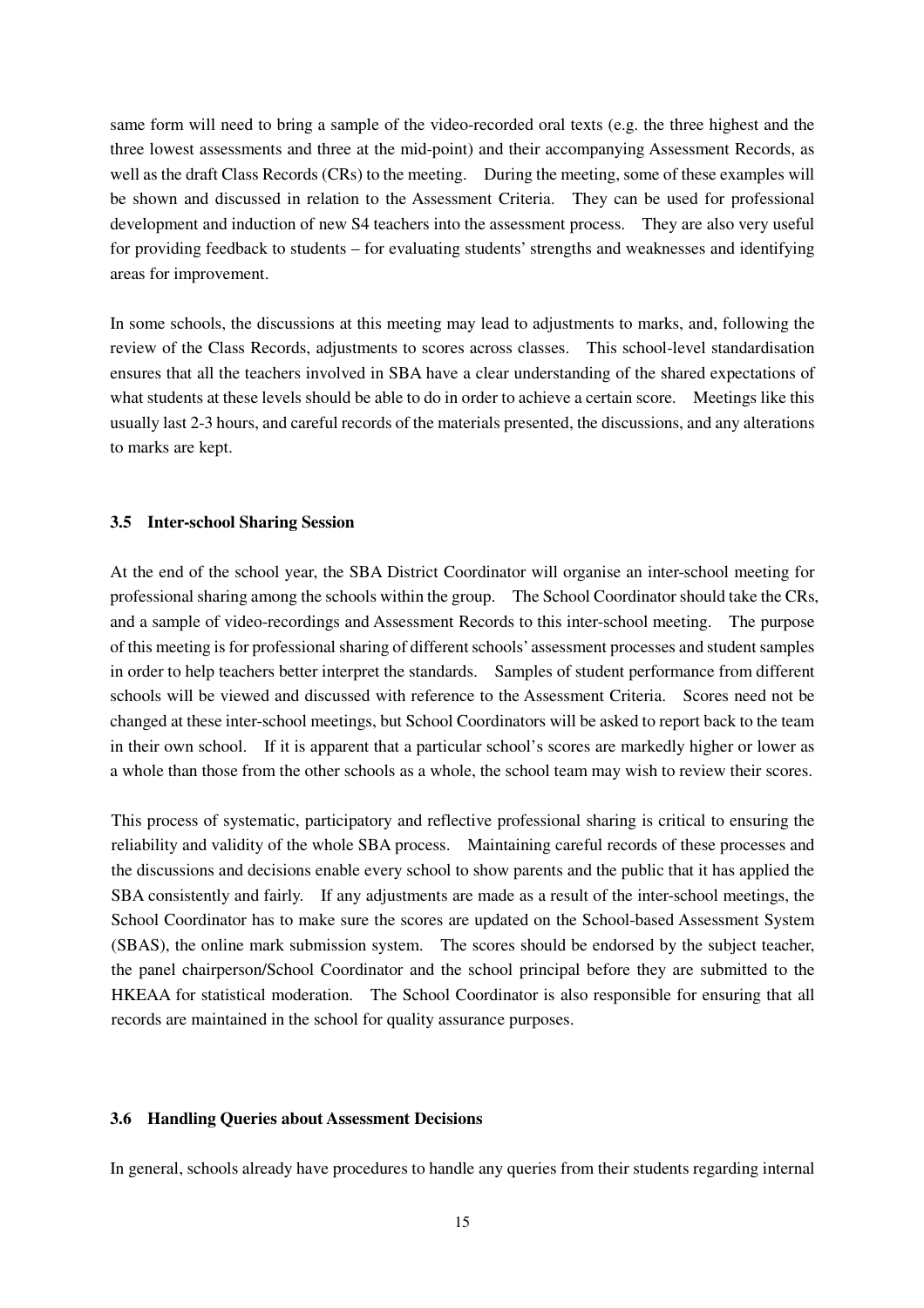assessment results and can continue with their existing practice for handling SBA results. Some schools may consider setting up a panel to handle those queries that cannot be resolved by the subject teacher (to whom students should first address any queries). The panel may consist of the principal or his/her designate, and the panel head. The panel will adopt appropriate procedures to investigate the case, such as:

- listening to the points raised by the student;
- listening to the views and justifications provided by the subject teacher;
- - assigning the panel head or another teacher to serve as a third-party to re-assess the student's work;
- asking the student to complete a task of a similar nature for verification.

 Based on the investigation of the panel, the school will make a judgement as to whether the students' query is valid or not. The students will be informed of the result within a reasonable period of time in accordance with the school's procedures.

Schools are expected to resolve students' queries before submitting SBA marks to the HKEAA. After the release of public assessment results, candidates may submit an application to the HKEAA for rechecking of results, including the SBA component. However, they cannot appeal for a re-assessment of their performance in SBA.

## **3.7 Record Keeping**

 Schools are required to keep a proper record of the following until the end of the examination cycle, which normally means the completion of the appeal process after the release of public assessment results:

- SBA assessment tasks and activities administered;
- students' SBA marks and relevant assessment records; and
- documentation of any special or irregularity cases and the actions taken.

 The keeping of a proper record of assessment will enable another teacher to take over from a predecessor teacher, schools are expected to arrange for the leaving teacher to hand over the relevant mark records who leaves the school during the course. To ensure a smooth handover of SBA duties to the succeeding and documents to the panel head (or other responsible person in the school).

 Schools are encouraged to keep samples of students' performance at different levels as archive material, which may be useful for future reference as well as maintaining assessment standards across years.

 The HKEAA will conduct sample inspections of schools' records, including the video recordings, assessment records and class records. Schools should ensure that these records are available for inspection or audit by personnel appointed by the HKEAA. Schools will be informed in advance about the details of the sample inspection.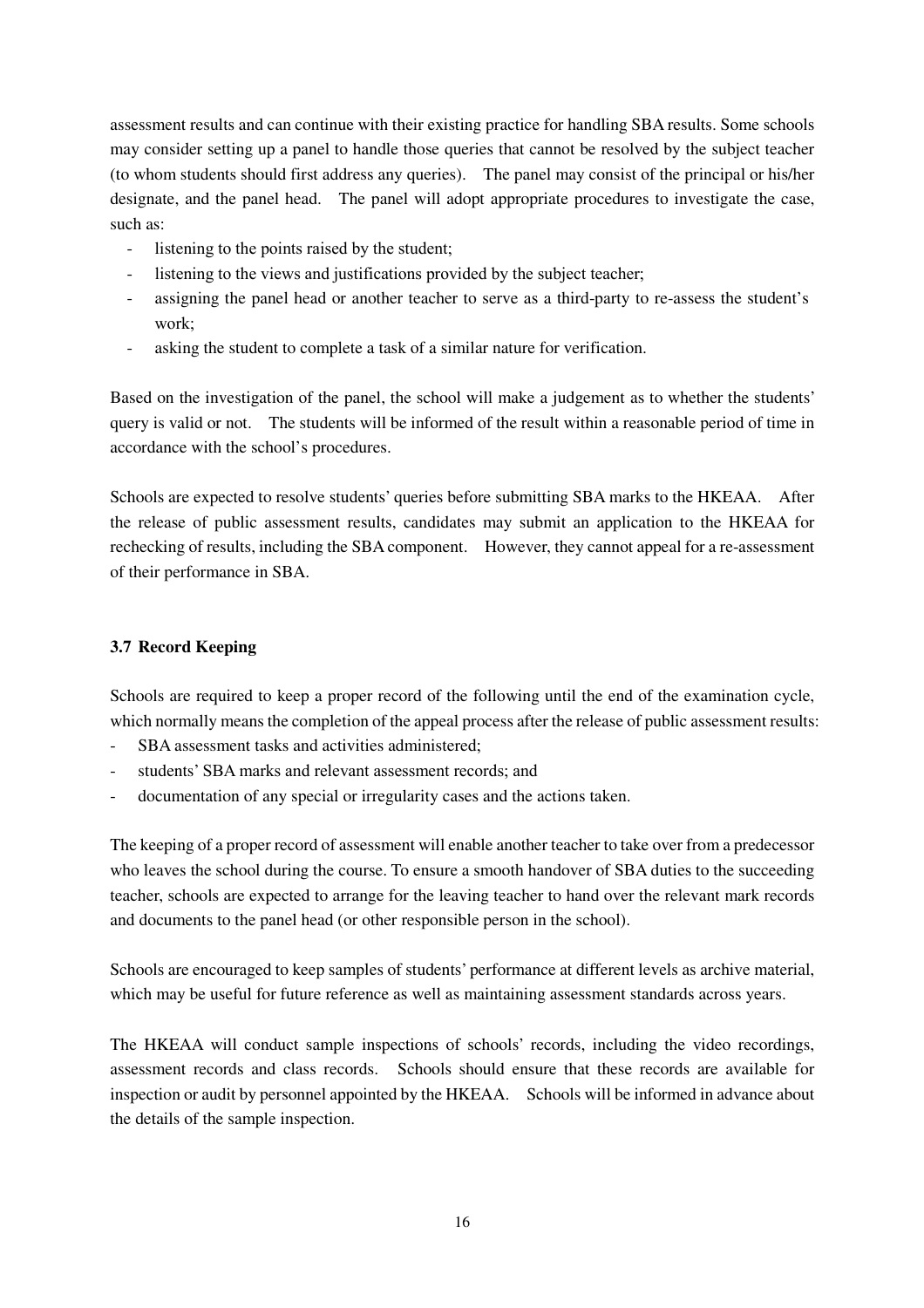## **Chapter 4 Administrative Arrangements**

### **4.1 Participating in SBA**

 SBA is compulsory for all school candidates. Schools which cannot comply with the requirements specified in this Handbook will not be eligible to present candidates to enter for the subject in the examination. Schools may refer to the HKDSE Examination Regulations regarding the procedures for applying to participate in the examination.

 Permission for schools to continue with the SBA in a particular subject will be automatically renewed unless the SBA Supervisor's recommendation is to the contrary. In cases where the HKEAA considers that a particular school does not meet the stipulated requirements for the implementation of SBA, the HKEAA may consider taking the following action(s) as appropriate to remedy the situation:

- providing further guidance to the school or teachers concerned;
- - issuing a warning letter to the school concerned and granting a grace period for the school to meet the requirements;
- - barring the school from entering candidates for the subject in subsequent examinations until the school is able to demonstrate compliance with the stipulated requirements of the SBA component.

### **4.2 Absence from Assessment**

 day. At least one more opportunity should be given to students. If a student is absent on the day of the assessment, another assessment should be arranged on another

 Students failing to attend the assessment for legitimate reasons should give those reasons and provide relevant supporting documents (e.g. medical certificates) to the HKEAA via their schools for special consideration, which will be given for medical and other legitimate reasons.

 Students failing to participate in the assessment without legitimate reasons will get zero marks in the assessment(s) concerned. Schools may consider issuing a warning letter to the student concerned to remind him/her of the consequences of absence from assessment.

### **4.3 Students with Special Educational Needs**

 Students with special educational needs will not be deprived of their right to the HKDSE school-based assessment. When conducting SBA tasks, schools have the autonomy to provide special arrangements for these students depending on the nature and severity of their disabilities. The provision of such arrangements allows these students to be equitably assessed under suitable conditions without having an unfair advantage. Examples of such arrangements may include: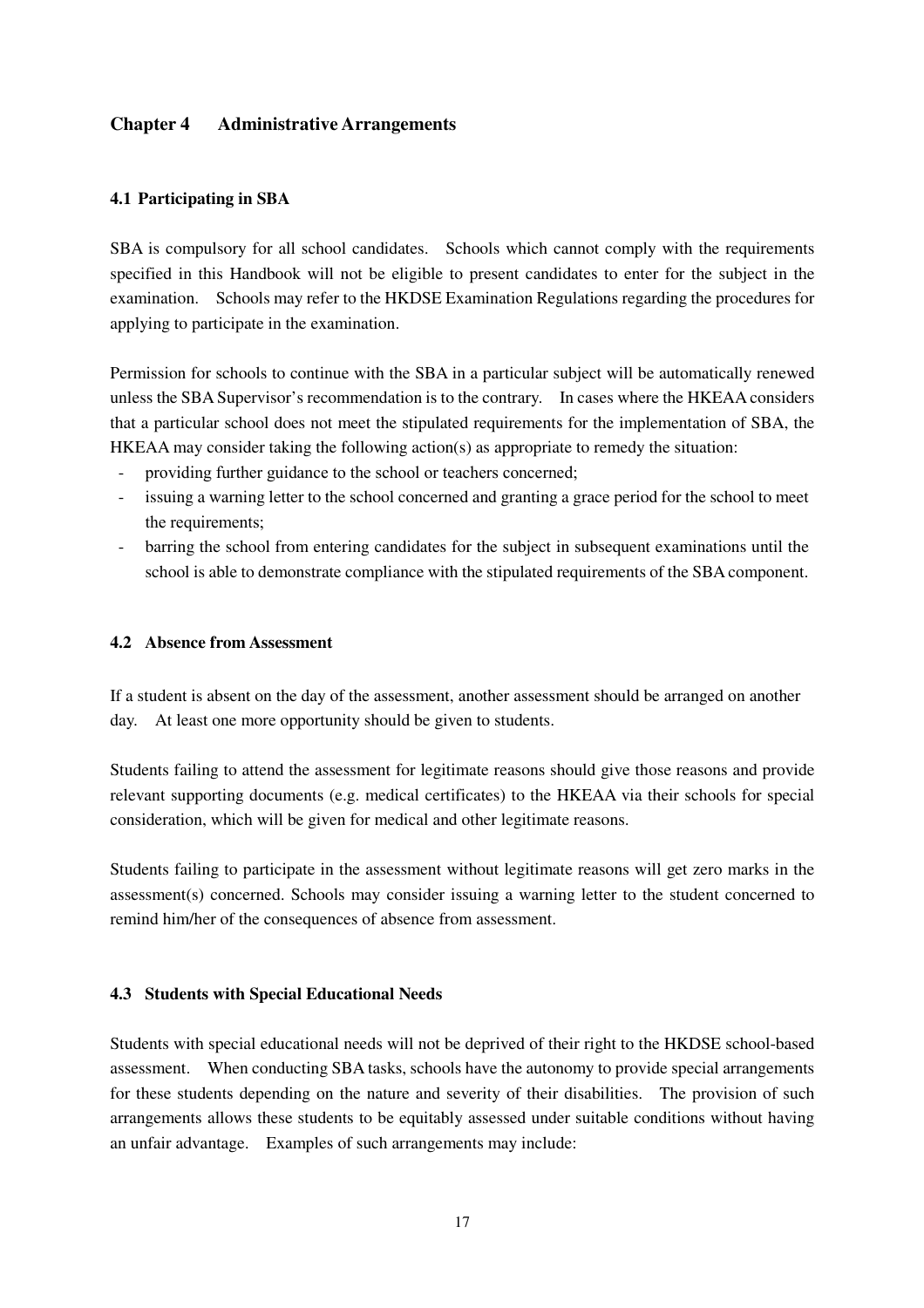- extension of preparation time;
- extension of assessment time;
- provision of ancillary aids; and
- provision of special assistance during the conduct of the assessment etc.

Blind students can read texts in Braille and/or listen to audio books instead of viewing non-print texts.

 In cases where a school cannot provide special arrangements for a particular student, the matter should be brought to the attention of the HKEAA in writing by the principal of the school for HKEAA's special consideration at the beginning of the school year. Such cases, once approved, may include exemption from part or whole of the SBA tasks.

## **4.4 Submission of SBA marks**

 The HKEAA will coordinate the deadlines of mark submission for different subjects. At the beginning SBA schedule for the year. Teachers should also inform students of these deadlines and set specific dates for students to complete their SBA work in accordance with their schools' schedule. of the course, the HKEAA will inform schools of these deadlines so that subject teachers can plan their

 It must be emphasised that the submission deadlines do not mean deadlines for students to complete their work, as ample time should be left for finalising the assessment results and records as well as following up on any irregularities so that marks can be submitted to the HKEAA on time. Schools are advised to coordinate the timing for students to complete SBA tasks across subjects, taking into account the workload of students and teachers, so that students' work for assessment is not concentrated into one or two critical months but spread out over two years.

 All schools have to submit the SBA marks using the online School-based Assessment System. A user manual for the system will be available and training sessions provided to help teachers to become the marks for submission to the HKEAA, teachers have to check carefully the marks entered in the familiar with the system before they need to submit SBA marks. Before the school principal endorses system to ensure the marks awarded to each student are correct.

 In order to streamline the administrative procedures, schools are only required to **submit all S5 and S6**  SBA marks to the HKEAA in one go in S6. Regarding the adoption of this 'One-off Submission', the following points should be noted:

- (a) There is no change to the SBA requirements and how SBA is conducted in school. SBA should continue to be conducted in S5 and S6 according to the stipulated SBA requirements and schools' internal schedule.
- (b) The S5 SBA marks should be properly kept by the school for submission in S6. To facilitate the storage of the S5 SBA marks at schools, the HKEAA will provide SBA mark sheet templates (in the format of MS Excel files) for teachers to input the SBA marks for internal record-keeping. The mark sheet templates will be provided to schools around March each year.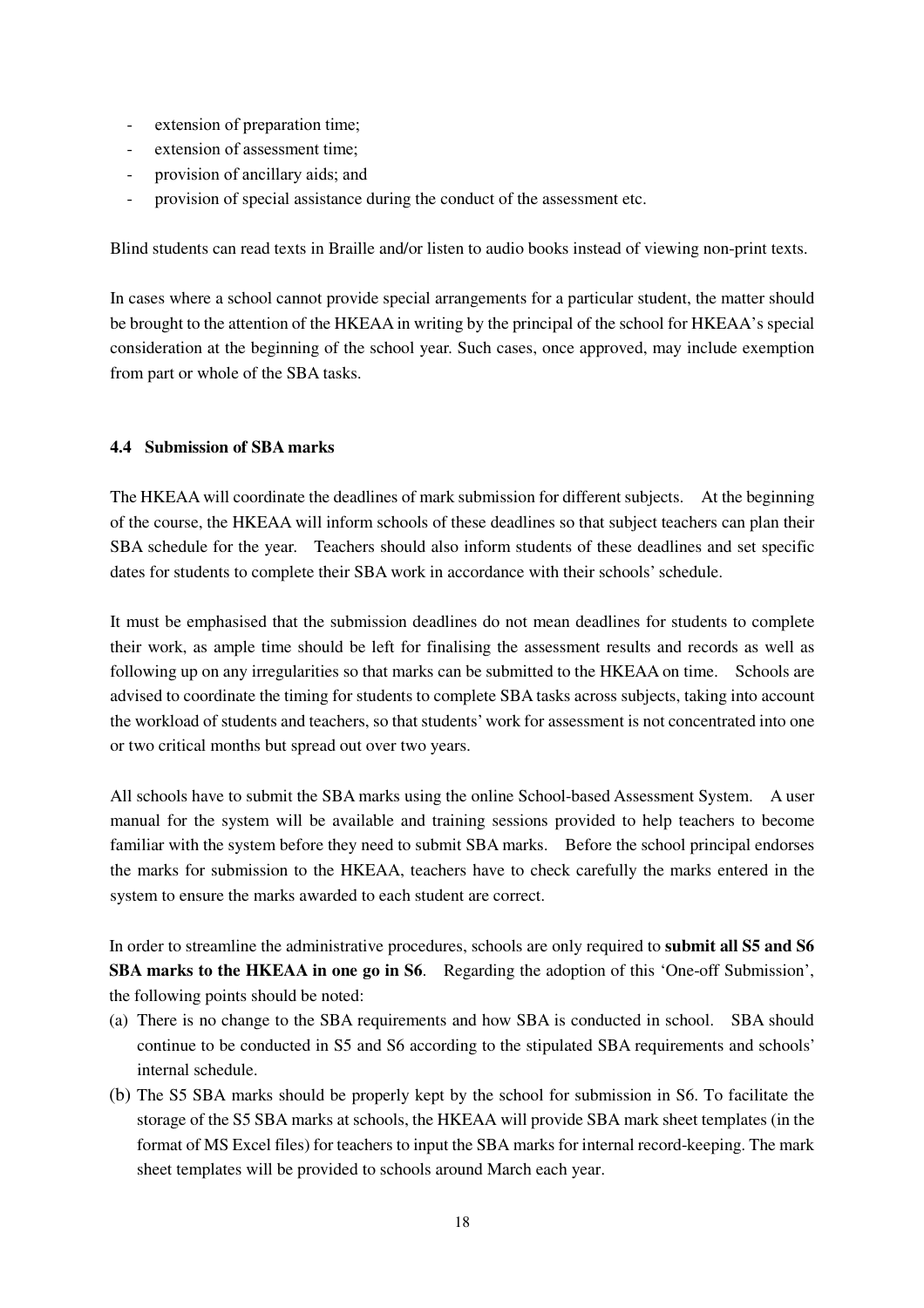(c) A list of frequently-asked questions concerning this measure can be found at www.hkdse.hkeaa.edu.hk > SBA-FAQs for one-off submission of S5 and S6 SBA Marks.

### **4.5 Declaration Requirements**

 To prevent potential / perceived conflicts of interest, teachers conducting SBA have to declare whether the students they are assessing are their relatives (relatives include children, brothers and sisters, nephews and nieces, cousins and others living in the same home). The declaration records should be submitted to the HKEAA through the School-based Assessment System.

 Apart from the provision of the declaration records to the HKEAA, school leaders are also expected to establish an internal system for directing teachers to make a formal declaration of conflicts of interest at the beginning of the school year in regard to their personal relationship with the students they teach, and to take appropriate actions to mitigate the declared interest, e.g. redeployment of teachers to avoid their conducting the assessments for the student(s) concerned, where applicable.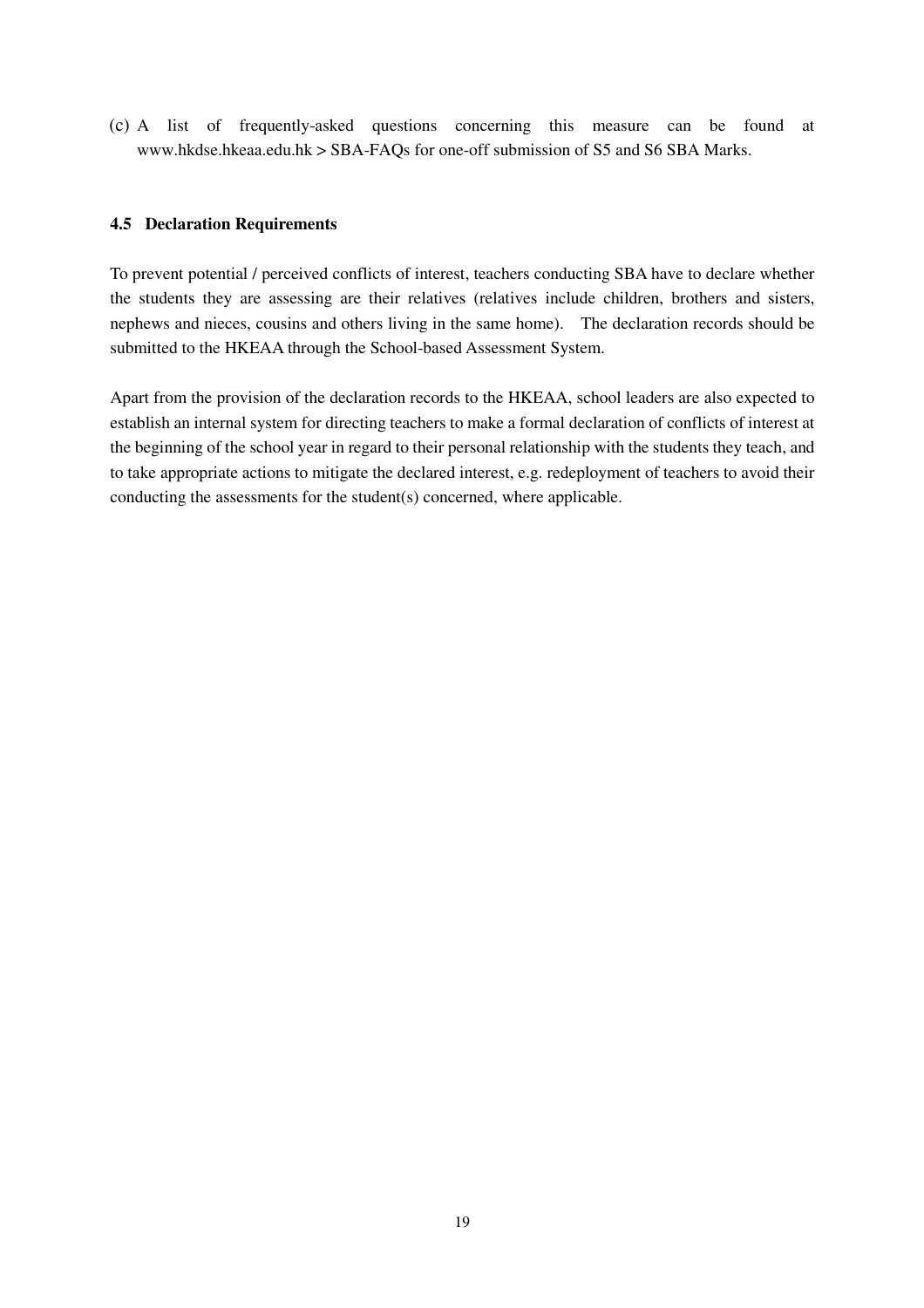## **Chapter 5 Moderation of SBA Marks**

### **5.1 Rationale for Moderation of SBA Marks**

 The main reason for having moderation is to ensure the fairness of SBA. Teachers know their students well and thus are best placed to judge their performance. In consultation with their colleagues, they can reliably judge the performance of all students within the school in a given subject. However, they are not necessarily aware of the standards of performance across all schools. Despite training in carrying out SBA, and even given that teachers will assess students on the same tasks and using the same assessment criteria, teachers in one school may be harsher or more lenient in their judgements than teachers in other schools. They may also vary in the awarded mark ranges.

 To address these potential problems, the HKEAA (like most other examination authorities) makes use of various methods for 'moderating' assessments submitted by different schools, with an aim to ensuring the comparability of SBA scores across schools.

### **5.2 Moderation Mechanism**

 For the HKDSE English Language Examination, a statistical moderation method has been adopted to moderate the SBA scores submitted by schools. This is done by adjusting the average and the spread of the SBA scores of students in a given school with reference to the public examination scores of the same group of students, supplemented by a review of samples of students' work. The statistical moderation results will be compared to the results from the sample review. If the two are broadly comparable with each other, the statistical moderation results will be adopted. If the difference between the two is significant, HKEAA will follow up with these outlier cases. If necessary, adjustments will be made to the statistical moderation results so that the final moderated scores of these schools can properly reflect the performance of their students in the SBA. During the moderation process, students' SBA marks may be adjusted but the rank order determined by the school will remain unchanged.

 Details of the moderation mechanism are provided in the booklet '*Moderation of School-based Assessment Scores in the HKDSE*', which is available on the HKEAA website (http://www.hkeaa.edu.hk/en/sba/ ).

 The moderation is conducted on a school basis, i.e. taking each individual school as a moderation unit. If there is more than one subject teacher teaching the subject to the same cohort of students in the school, it is necessary for the teachers involved to agree in advance on the criteria for awarding marks, so that the same standard of assessment is applied to all students. Teachers may refer to *Paragraph 3.4* for some recommended practices on within-school standardisation.

 After the examination each year, SBA moderation reports will be sent to schools for their reference. The report will specify the extent of adjustment made to the marks submitted by schools.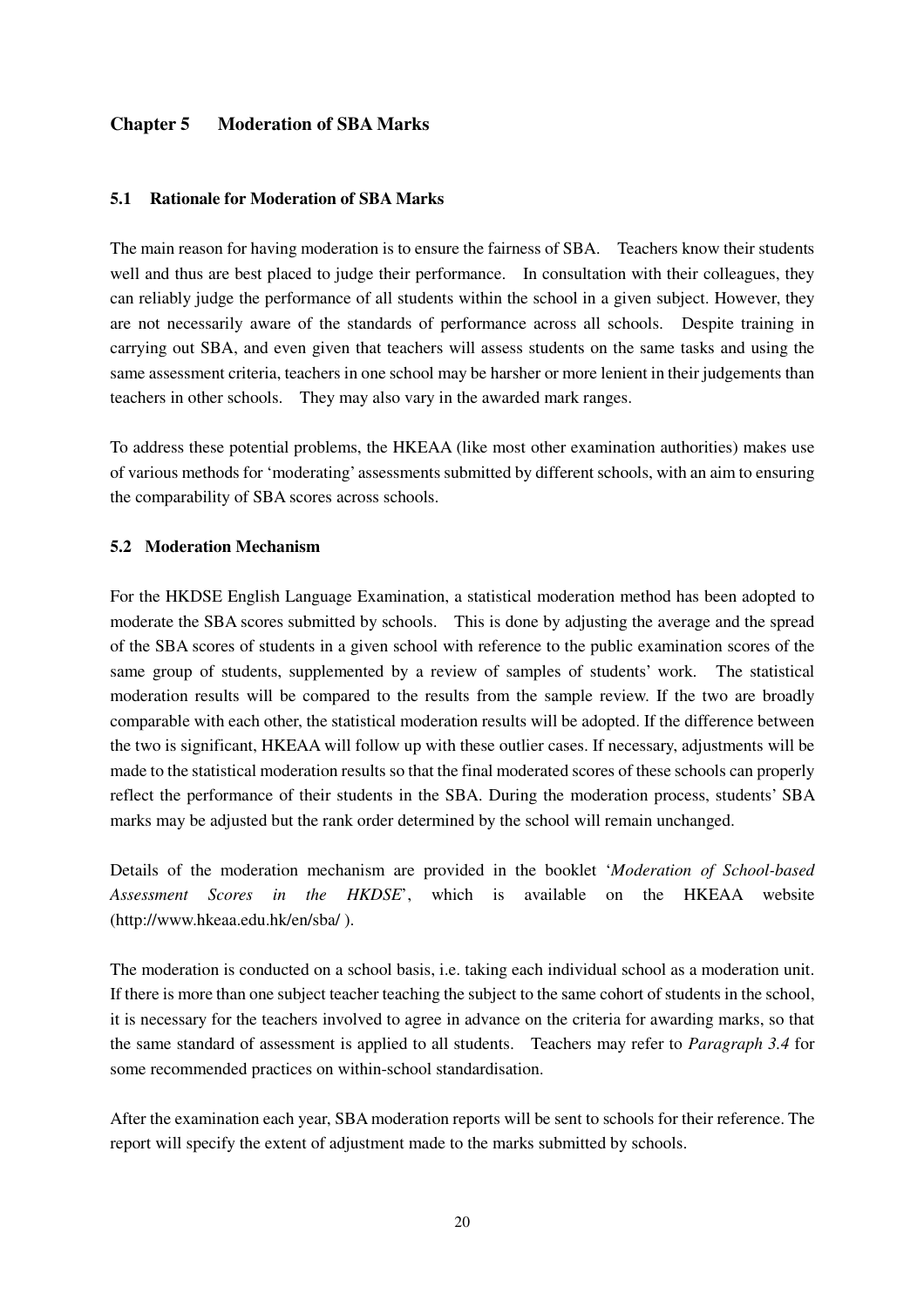# **Chapter 6 Malpractice**

 Malpractice refers to any activities that allow a student to gain an undue advantage over others, examples of which include, but are not limited to:

- presenting work completed by others, in part or in whole, as one's own work;
- - including material copied directly, in part or in whole, from books, newspapers, magazines, CDs, the Internet or other sources without proper acknowledgement.

These behaviours are generally referred to as plagiarism.

# **6.1 How to Handle Malpractice**

 Students are forbidden to indulge in any malpractice when completing their assessment activities. Teachers are expected to provide sufficient supervision to ensure that the work which is assessed is that of the student concerned (see *Paragraph 3.3 Authentication of Students' Work* for details.) Teachers know their students well and hence should be able to detect plagiarism and other malpractices through a close monitoring of students' work.

 Schools should establish procedures for handling suspected malpractice cases. These procedures may include investigating suspected cases and determining appropriate action for proven incidents of malpractice. During the investigation, students may be required to:

- provide evidence of the development of their work;
- - discuss the content of the work with teachers and answer questions to demonstrate their knowledge and understanding of the work submitted;
- complete, under supervision, a supplementary assessment task related to the original task; and
- attend an interview or complete a test to demonstrate the work submitted is their own.

## **Plagiarism**

Plagiarism in SBA is to be handled as described below, depending on the severity of the offence:

| Category                                                                                                                                                                                    | <b>Method of handling</b>                     |  |  |
|---------------------------------------------------------------------------------------------------------------------------------------------------------------------------------------------|-----------------------------------------------|--|--|
| Serious plagiarism cases (P cases):<br>Serious cases in which nearly the whole or the whole SBA<br>task/assignment is plagiarised, with very little or no<br>contribution from the student. | To be forwarded to the<br>HKEAA for follow-up |  |  |
| Other plagiarism cases:                                                                                                                                                                     | To be handled by schools                      |  |  |
| Less serious cases, including:                                                                                                                                                              |                                               |  |  |
| minor infringement identified in the student's SBA work,<br><sub>or</sub>                                                                                                                   |                                               |  |  |
| part of the student's SBA work is copied from source(s)<br>without proper acknowledgement, but the student has<br>made some contribution to the work.                                       |                                               |  |  |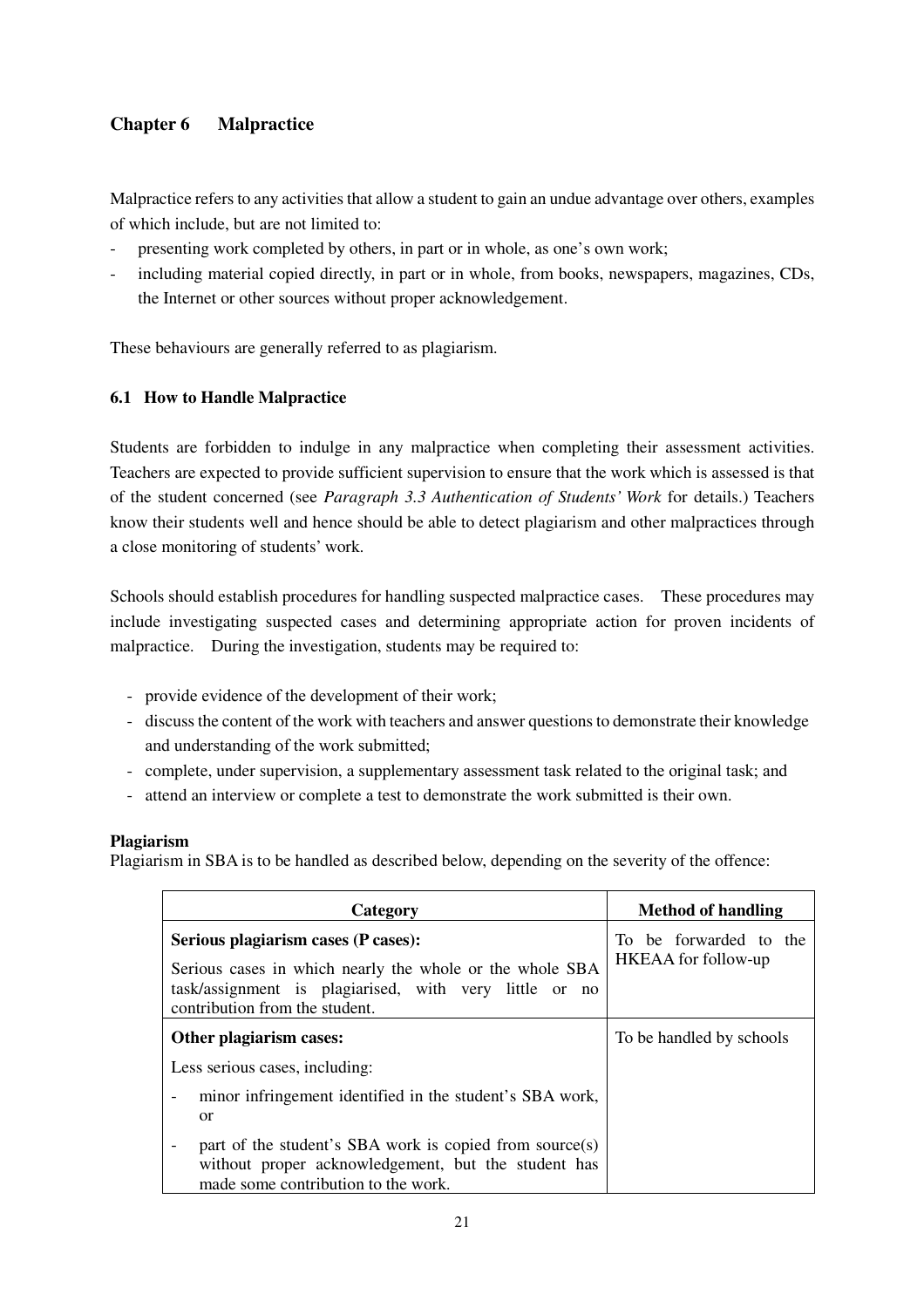## **Procedures in Handling P cases**

 Schools should submit a report on the P cases identified to the HKEAA for follow-up, after the completion of mark submission in S6. The report should record details of the case and be submitted with relevant documents. *Appendix F* shows a template of the report for schools' use in reporting such cases, which is available on the HKEAA website (http://www.hkeaa.edu.hk/en/sba/). When submitting the SBA marks to the HKEAA, schools should input "P" in the relevant mark box for the student concerned.

 These P cases will be deliberated by the HKEAA's Standing Committee and, for proven cases, a recommendation will be made to the Public Examinations Board (PEB) for their consideration. The PEB will review all the information and evidence and decide on the penalty to be imposed in accordance with the Board's guidelines on handling examination irregularities. The levels of penalty to be imposed for proven P cases are as follows:

- (a) **Zero marks** will be given to the task in which serious plagiarism is proven. In addition, a penalty of **downgrade by one level** will be imposed in the subject concerned.
- (b) For extreme cases, e.g. repeated offence of plagiarism, candidates may be subject to  **disqualification from the subject(s) concerned or the whole examination**.

## **Procedures in Handling Other Plagiarism Cases**

 Other less serious cases are to be dealt with by the school. These cases need not be reported to the HKEAA for follow-up. However, schools should keep a proper record of such cases.

 For proven cases, schools should impose an appropriate penalty in accordance with the school regulations and the HKEAA guidelines, taking into consideration the seriousness of the offence. This may include:

- Issuing a warning letter to the students (e.g. for a minor offence due to negligence or committed at the initial stage of the assessment);
- Deducting marks for the task concerned; and
- Awarding zero marks for the task concerned.

 It is important to note that in marking students' work, any proven plagiarised material should be disregarded and any marks awarded should be based on the students' own work only.

 After the release of examination results, candidates may only submit applications to the HKEAA for rechecking of their SBA marks and cannot apply for a re-assessment of their performance in SBA. Hence it is important that students should be informed of the penalty imposed. Schools should handle any queries from students about assessment decisions in accordance with their established internal procedures. Any queries from students should be resolved before submitting the SBA marks to the HKEAA.

### **Plagiarism Cases Identified by the HKEAA**

 After the completion of mark submission in S6, the HKEAA will conduct moderation of SBA marks and a review of samples of student work collected from schools. Any suspected plagiarism cases identified during this process will be handled in a consistent manner as those identified by schools.

 Schools will be required to follow up on any suspected cases identified. Both P cases and other less serious cases will be handled following similar procedures as stipulated above.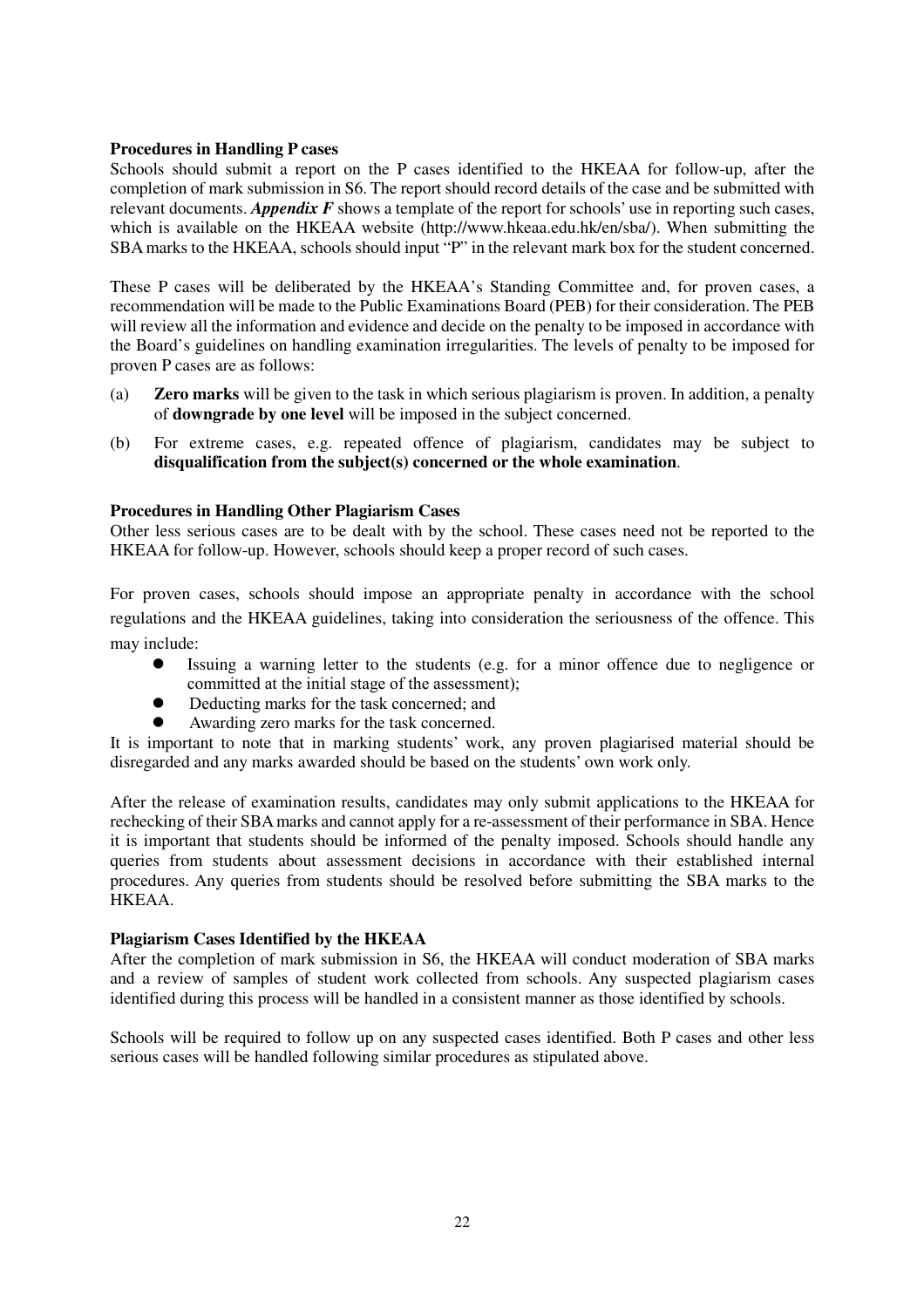## **6.2 Prevention of Malpractice**

 At the beginning of the course, schools are expected to advise students on what malpractice is and what its consequences are. To avoid plagiarism, guidance needs to be provided to students on how to acknowledge sources properly in their work.

 In completing the SBA, students can make reference to any sources (books, newspapers, magazines, the Internet etc) and/or discuss with their peers/parents, but they must not plagiarise when completing their work. They should acknowledge sources properly in their work. Some examples on how to acknowledge sources properly are provided in the booklet "*HKDSE Information on School-based Assessment*", which is available on the HKEAA website (http://www.hkeaa.edu.hk/en/sba/).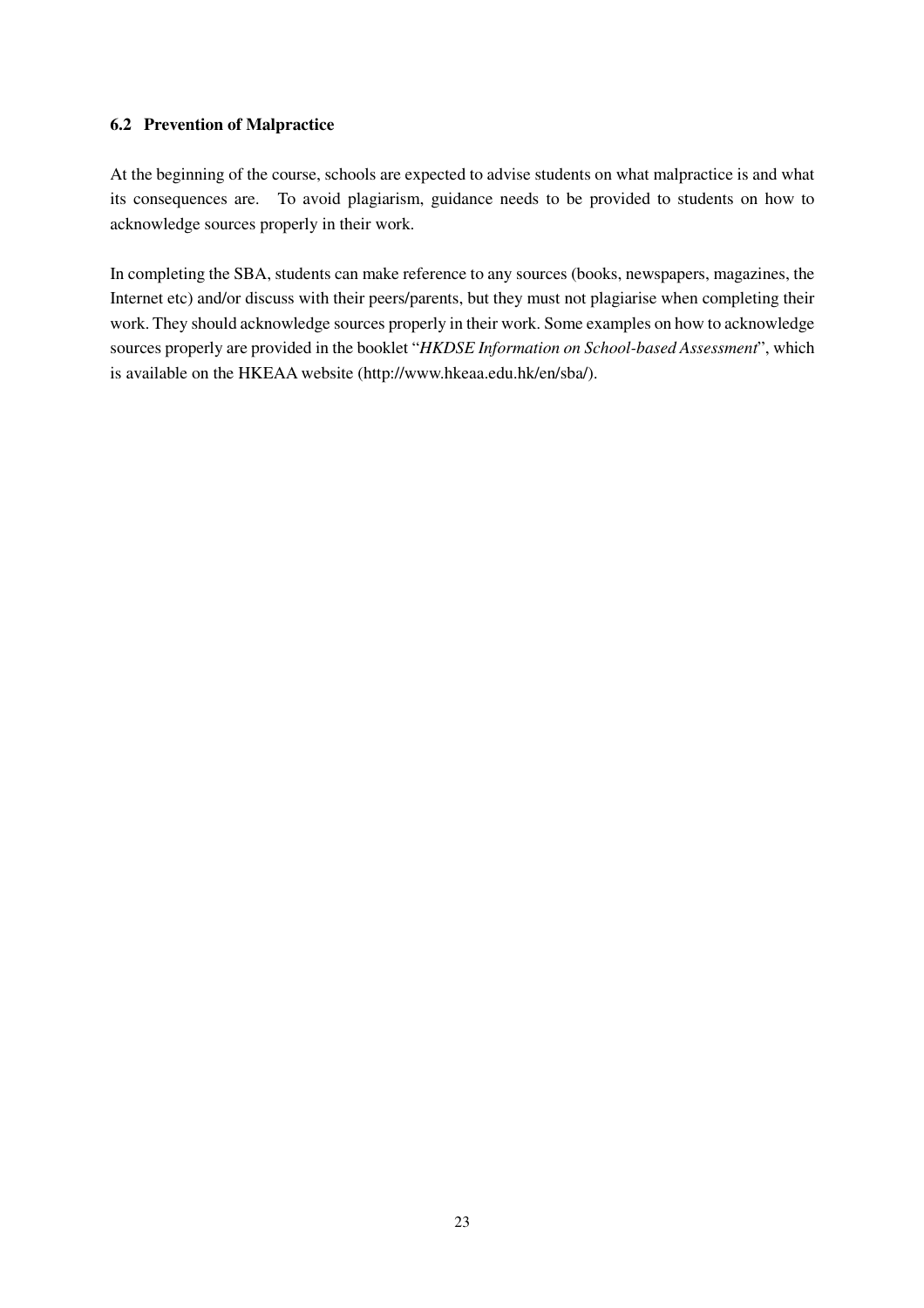# **Roles and Responsibilities of the HKEAA, EDB, Schools and Students**

 The following summarises the roles and responsibilities of different parties involved in the administration of the SBA, including the HKEAA, the Education Bureau (EDB), schools (principals and teachers) and students.

## **HKEAA will:**

- 1. develop the assessment framework, assessment/administrative guidelines and marking criteria for SBA;
- 2. conduct research in SBA (e.g. with regard to international policies and practices, moderation methods, psychometric issues involved and implementation issues);
- 3. lead and organise teacher professional development courses on assessment in collaboration with the EDB;
- 4. monitor the conduct of SBA in schools to ensure compliance with SBA requirements;
- 5. appoint an SBA Supervisor and District Coordinators to oversee and support the implementation of SBA in individual subjects;
- 6. process assessment records submitted by schools;
- 7. moderate SBA marks submitted by schools; and
- 8. provide feedback to schools.

# **EDB will:**

- 1. develop the curriculum framework;
- 2. sponsor and organise teacher professional development courses on assessment in collaboration with the HKEAA;
- 3. provide learning and teaching resources to facilitate the implementation of SBA in schools;
- 4. support the WebSAMS system to facilitate retention of SBA teacher/class data and assessment records; and
- 5. evaluate quality assurance processes of school assessments including SBA (e.g. through inspection of teaching facilities, observation of lessons and the external school review process).

## **Principals (or their designates) will:**

- 1. establish appropriate regulations and procedures for the proper administration of SBA within the school;
- 2. send representatives to attend SBA conferences and coordinator-teacher meetings;
- 3. nominate a School Coordinator for each subject to oversee the conduct of the SBA in that subject;
- 4. provide information on the administration of SBA as required by the HKEAA;
- 5. endorse the SBA marks for submission to the HKEAA;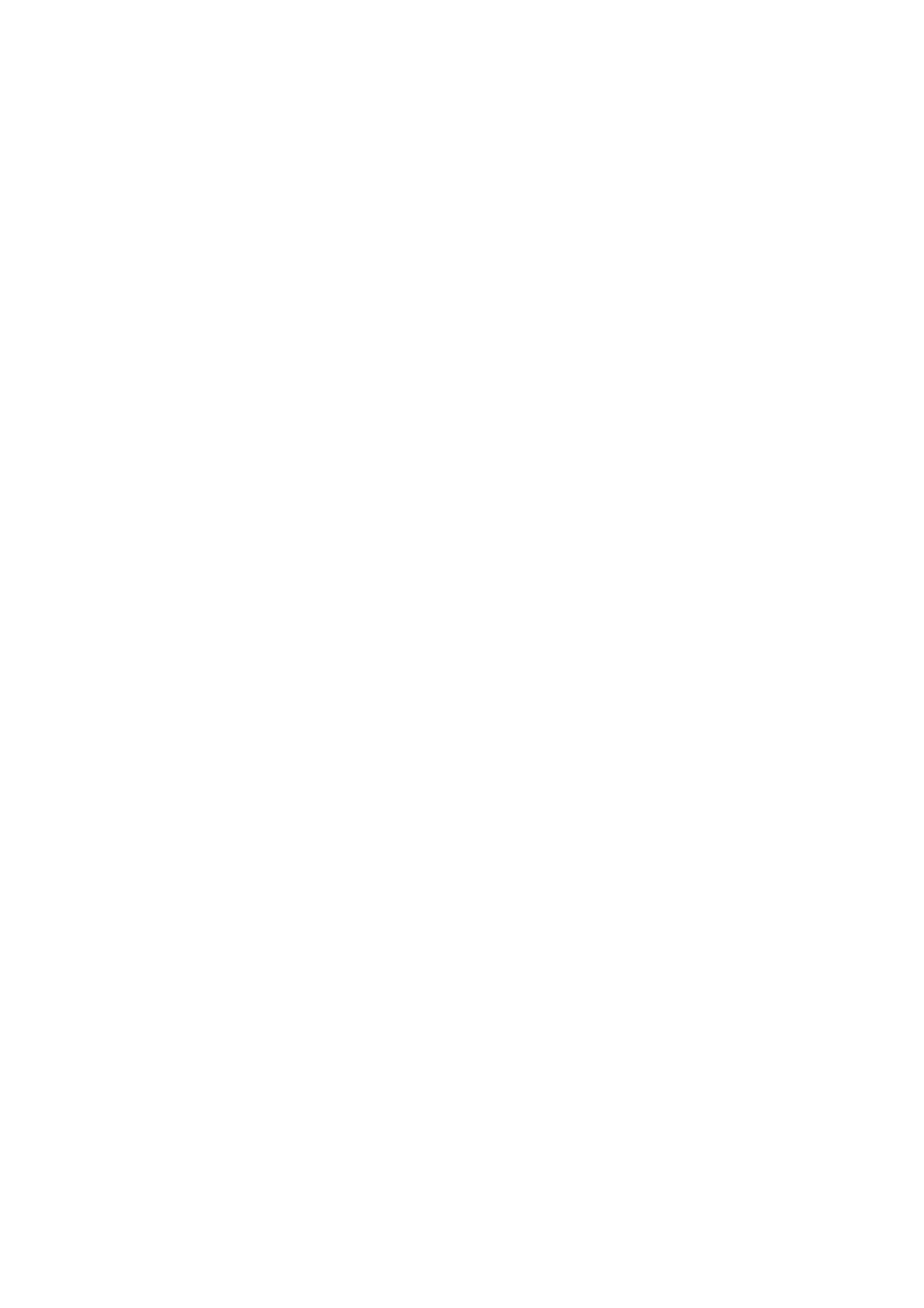# **Channels of Communication**

(1) Teachers may contact the HKEAA via one of the following means:

|                                             | <b>Examination Arrangements and</b><br><b>Application for Special Consideration</b> | Subject-specific Information and<br><b>Operation of SBA in Schools</b> |  |  |
|---------------------------------------------|-------------------------------------------------------------------------------------|------------------------------------------------------------------------|--|--|
| Tel                                         | No.: 3628 8860                                                                      | 3628 8070                                                              |  |  |
| Fax No.:                                    | 3628 8928                                                                           | 3628 8091                                                              |  |  |
| Address:                                    | Manager - DSE (SBA)                                                                 | SBA Team,                                                              |  |  |
| School Examinations and Assessment Division |                                                                                     | <b>Assessment Development Division</b>                                 |  |  |
| Hong Kong Examinations and Assessment       |                                                                                     | Hong Kong Examinations and                                             |  |  |
| Authority                                   |                                                                                     | <b>Assessment Authority</b>                                            |  |  |
|                                             | 12/F, Southorn Centre                                                               | 13/F, Southorn Centre                                                  |  |  |
|                                             | 130 Hennessy Road, Wan Chai                                                         | 130 Hennessy Road, Wan Chai                                            |  |  |
|                                             | Hong Kong                                                                           | Hong Kong                                                              |  |  |

- (2) Teachers may view the latest SBA information or download useful documents from the HKEAA website:
	- URL: http://www.hkeaa.edu.hk
	- For general information, please click 'HKDSE' on the homepage, then choose 'Assessment Information', and then choose 'SBA'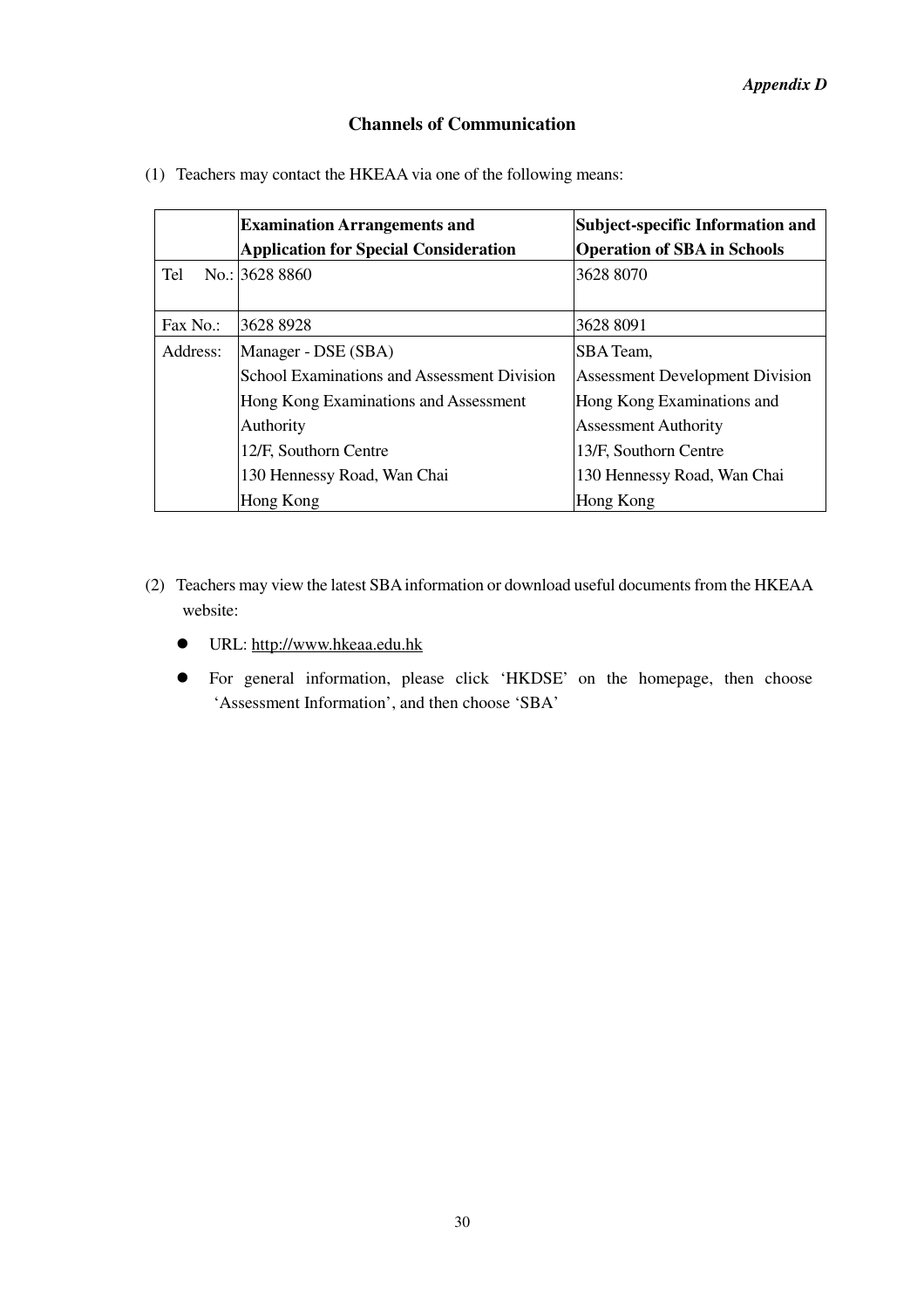*Appendix E* 

# **Student Declaration Form for School-based Assessment (SBA) Completed in the School Year 20\_\_-\_\_ Hong Kong Diploma of Secondary Education Examination**

### *Notes:*

- 1. This form should be signed by senior secondary students at the beginning of each school year in *which SBA is undertaken. Only one form needs to be completed by each student.*
- *2. The completed form should be retained by the school until the end of the public examination cycle.*

School Name: Student's Name: Class: Class No: Class No: Class No: Class No: Class No: Class No: Class No: Class No: Class No: Class No: Class No: Class No: Class No: Class No: Class No: Class No: Class No: Class No: Class No: Class No: Class No: Class

## **Important Reminder to Students:**

- 1. It is of utmost importance that academic honesty is maintained in SBA. Students are forbidden to indulge in any malpractice when completing their assessments.
- 2. Student can make reference to sources but must not plagiarise when completing their work. They should write in their own words and should not simply copy others' words or ideas and present them in their work, as long as they ensure that these quotes or references are identified and the sources as their own. If necessary, they can quote or make reference to something written by another author properly acknowledged.
- 3. Students are advised not to quote excessively in their work, as this would mean that they themselves could only make a minimal contribution to that piece of work and consequently they would be likely to get low marks from their teacher.
- 4. Students can make reference to the booklet *"HKDSE Information on School-based Assessment"*, (http://www.hkeaa.edu.hk/en/sba/). Some examples on how to quote and acknowledge sources properly are provided in the booklet.
- 5. Students will be subject to severe penalties for proven plagiarism. The HKDSE Examination Regulations stipulate that a candidate may be liable to disqualification from the subject concerned or the whole of the Examination, or suffer a mark or grade penalty for breaching the Regulations.

## **I certify that I have read the above Reminder and declare that:**

- **All SBA tasks/assignments work to be completed for all subjects in this school year will be my own work.**
- **My SBA work will not include any materials which have been copied from other sources without acknowledgement.**
- **I am responsible for ensuring that the work produced is my own and will bear the consequences for committing plagiarism or other malpractice in SBA.**

Student's signature: Date: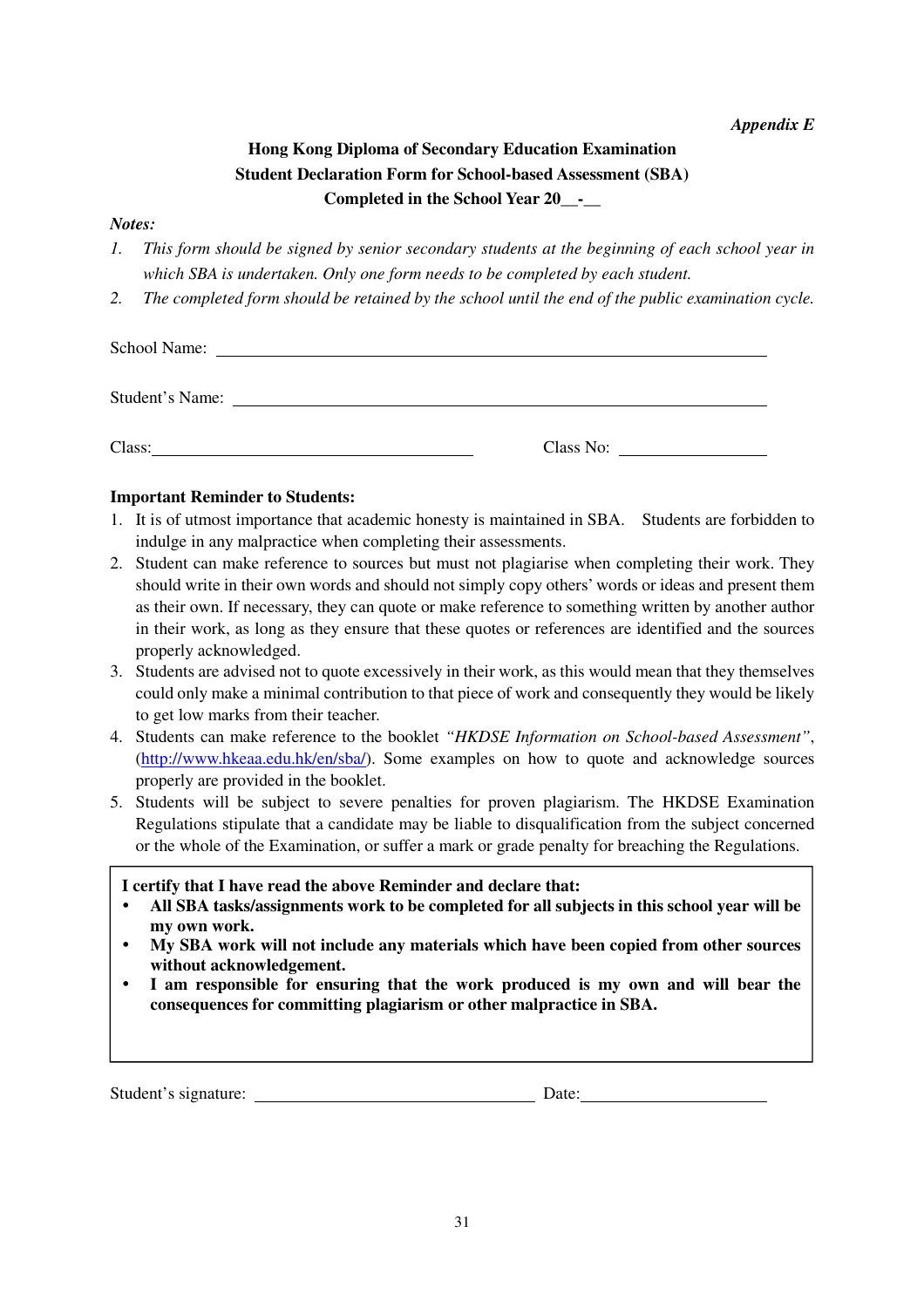# **Plagiarism Report in School-based Assessment (SBA) Hong Kong Diploma of Secondary Education Examination**

## *Notes:*

- *1. Details of serious plagiarism cases (P cases) are to be recorded in this report, which should be submitted to the HKEAA for follow-up after the completion of the mark submission in S6, together with relevant documents.*
- 2. When submitting the SBA marks to the HKEAA, schools should put "P" in the relevant mark box  *for the student concerned.*

| School Name:    |                |  |
|-----------------|----------------|--|
| Student's Name: | Candidate No.: |  |
| Class:          | Class No.:     |  |
| Subject:        |                |  |

# **Case Summary**

|                                              | <b>Details / Remarks</b>                                                                                                                                                                                                                     |
|----------------------------------------------|----------------------------------------------------------------------------------------------------------------------------------------------------------------------------------------------------------------------------------------------|
| Task/assignment involved                     |                                                                                                                                                                                                                                              |
| Date of completion of the<br>task/assignment |                                                                                                                                                                                                                                              |
| Irregularities identified                    | (Please tick as appropriate)<br>$\Box$ Nearly the whole task/assignment is plagiarised<br>The whole task/assignment is plagiarised                                                                                                           |
| Documentation                                | The following documents are submitted as evidence:<br>The SBA task/assignment<br>1.<br>2. The student's work, with the plagiarised part(s) highlighted<br>The source material(s) from which the unacknowledged work is<br>3.<br>copied<br>4. |
| Follow-up actions taken                      | Student was interviewed on _______________(Date) and<br>informed about the submission of this report to the HKEAA.                                                                                                                           |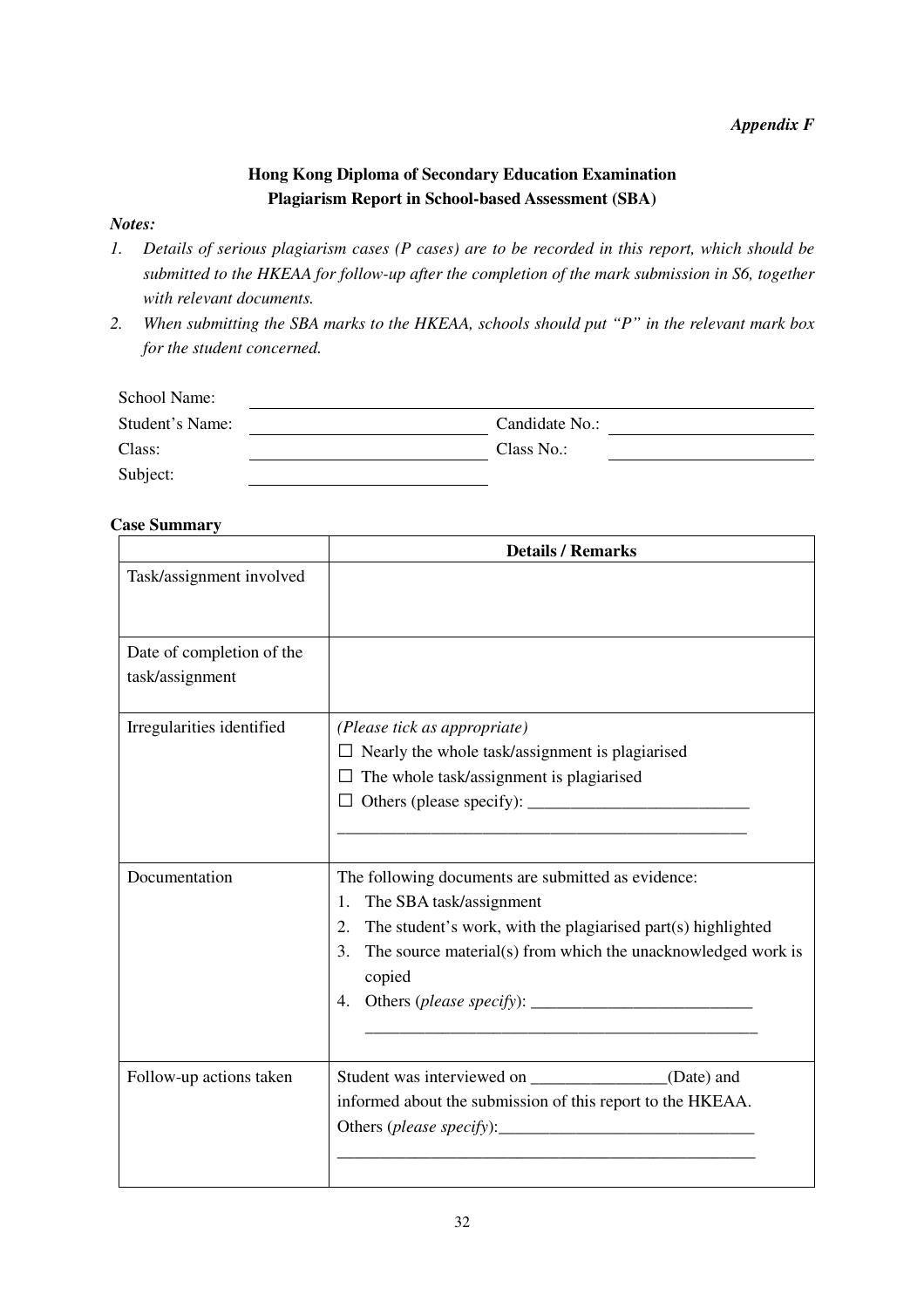| Post:                  |
|------------------------|
|                        |
|                        |
|                        |
|                        |
|                        |
| Signature of Principal |
| School                 |
| seal                   |
| Name of Principal      |
|                        |

Date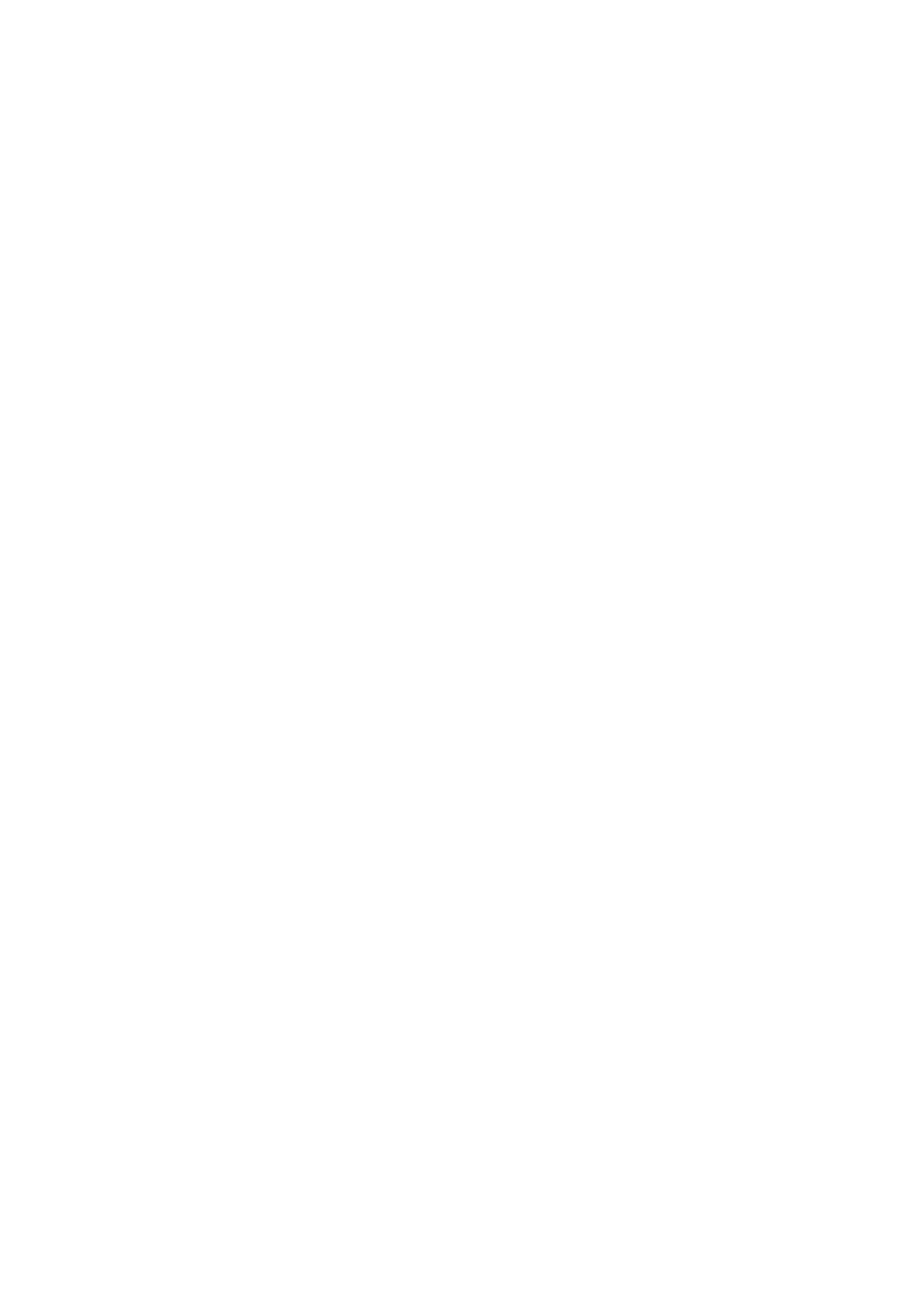# **Hong Kong Diploma of Secondary Education Examination English Language Recommended SBA Practice**

 The following summary is for teachers' reference only. Schools can tailor-make their own teaching and assessment plans according to the SBA requirements.

### **Summary of the Teaching and Assessment Process**

### **Before or at the beginning of the S4 school year**

- School Coordinator and S4 teachers meet to plan the extensive reading / viewing scheme (based on existing ERS in junior forms if possible), the assessment schedule and professional development training
- Try to integrate SBA into the curriculum
	- Plan other teaching / learning activities in conjunction with the SBA e.g. writing and listening tasks
	- Reading and speaking skills learnt relevant to the reading and speaking exam papers
- Communicate with students and parents regarding the SBA requirements and assessment schedule
- Conduct survey to find out students' interests
- Recommend suitable texts at students' level for extensive reading /viewing
	- Allow students to choose texts according to their interests
	- Two to four texts in three years (at least one from print, one from non-print)
	- - Texts should be selected according to the text selection criteria provided (see page 1 of the list of Recommended Texts on the HKEAA website: www.hkeaa.edu.hk)
- Select from sample SBA assessment tasks provided or develop other suitable assessment tasks
- Can prepare an SBA student handbook or logbook containing support materials to help students

### **S4 and First term of S5**

- $\bullet$  Select text(s) to teach extensive reading / viewing skills and how to use the logbook
- Teach different kinds of oral communication skills
- Explain the Assessment Criteria by using a simplified version
- Inform students the schedule for assessment and SBA regulations
- Show clips of students doing GI/IP; have students discuss and assess the students in the clips
	- Use clips from the introductory DVD or clips of own students
- Practise doing a few pre-assessment tasks; record performances and give feedback to help students do better in their assessment task
- Teach students relevant self-assessment and peer-assessment skills (see *Appendix K*)
- Give students opportunities to self-assess and peer-assess their performances based on the Assessment Criteria
- Help students select appropriate texts for reading / viewing on their own
- Students should be encouraged to read / view more than one text in each category to widen their exposure and increase their choice
- Students are required to read a minimum of two texts from four different categories over the three years
- Form reading groups if necessary so students can support each other
- Check logbooks occasionally to ensure that students are reading / viewing their texts
	- Logbooks do not need to be corrected or marked but some feedback is useful
	- Can give students help with pronunciation and language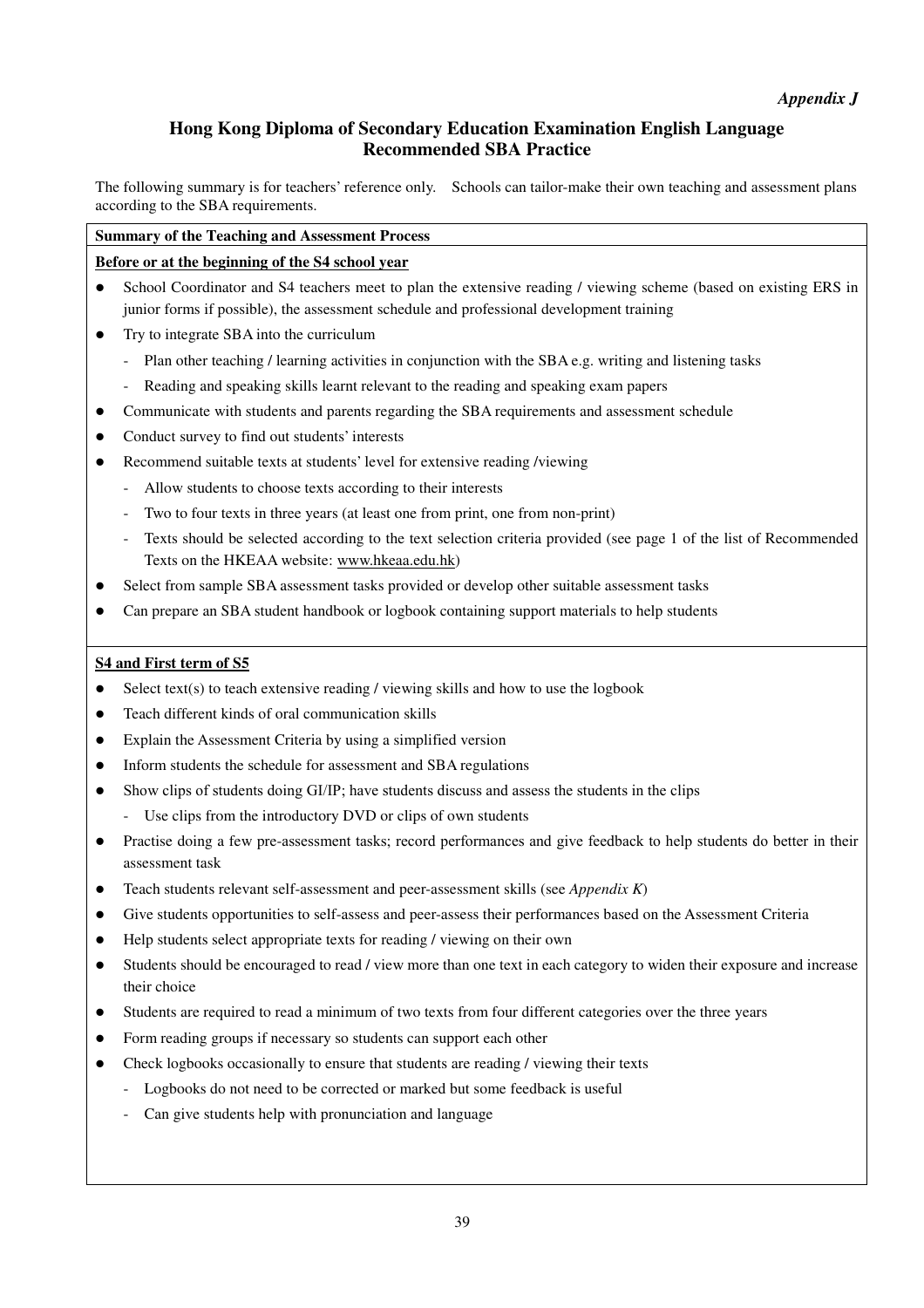### **Before the actual assessment**

- All S5 teachers meet to view and discuss the Anchor Sets to ensure that they are familiar with the assessment criteria and standards
	- View some clips of own students for discussion and compare judgements
- Decide on assessment tasks and assessment schedule (*Teachers can choose to conduct more than one assessment per year and report the best mark*)
- **•** Prepare Assessment Record
	- Refer to the samples provided in the SBA Handbook
	- Can be downloaded from HKEAA website and adapted for own use

### **Second term of S5**

- Actual assessment (either GI or IP)
	- Students must be familiar with the type of assessment task and the type of text
	- - Students can be allowed to choose the texts they want to be assessed on if they have read / viewed more than the required number of texts
	- - Teachers can give students the general assessment task a few days in advance for preparation (length of time depends on nature of task and ability of students; but to avoid memorisation and extensive rehearsal, the exact assessment task should be given shortly before the assessment)
	- Students must be assessed by their usual English subject teacher
	- Students should be given appropriate time to produce enough oral language to be assessed (about 3-5 minutes each)
	- Teachers can be flexible with timing to cater to students' ability
	- Different assessment tasks can be given to students depending on their ability and the texts they have read
	- For group interactions, students can be assessed in pairs or groups of three or four or more
	- - Depending on the complexity of the task, about 15 minutes preparation time should be given before the actual assessment for students to make notes
	- Students can refer to their texts and logbooks during preparation
	- During the assessment students can only refer to notes made on one 4x6 note card
	- - During the assessment teachers can interact with students / ask impromptu questions / scaffold students' oral interaction
	- If teachers suspect the work is not the students' own, another assessment should be arranged
	- - Video recording of at least nine students, three each with the best, average and lowest performance for standardisation and review purposes; more recordings can be made and used for feedback purposes
	- Recordings need not be of professional quality
	- - Students are scored according to the assessment criteria and scores recorded on the Assessment Record which is signed by the students and the teacher for authentication
	- Scores and other feedback should be given to students to help them do better in the next assessment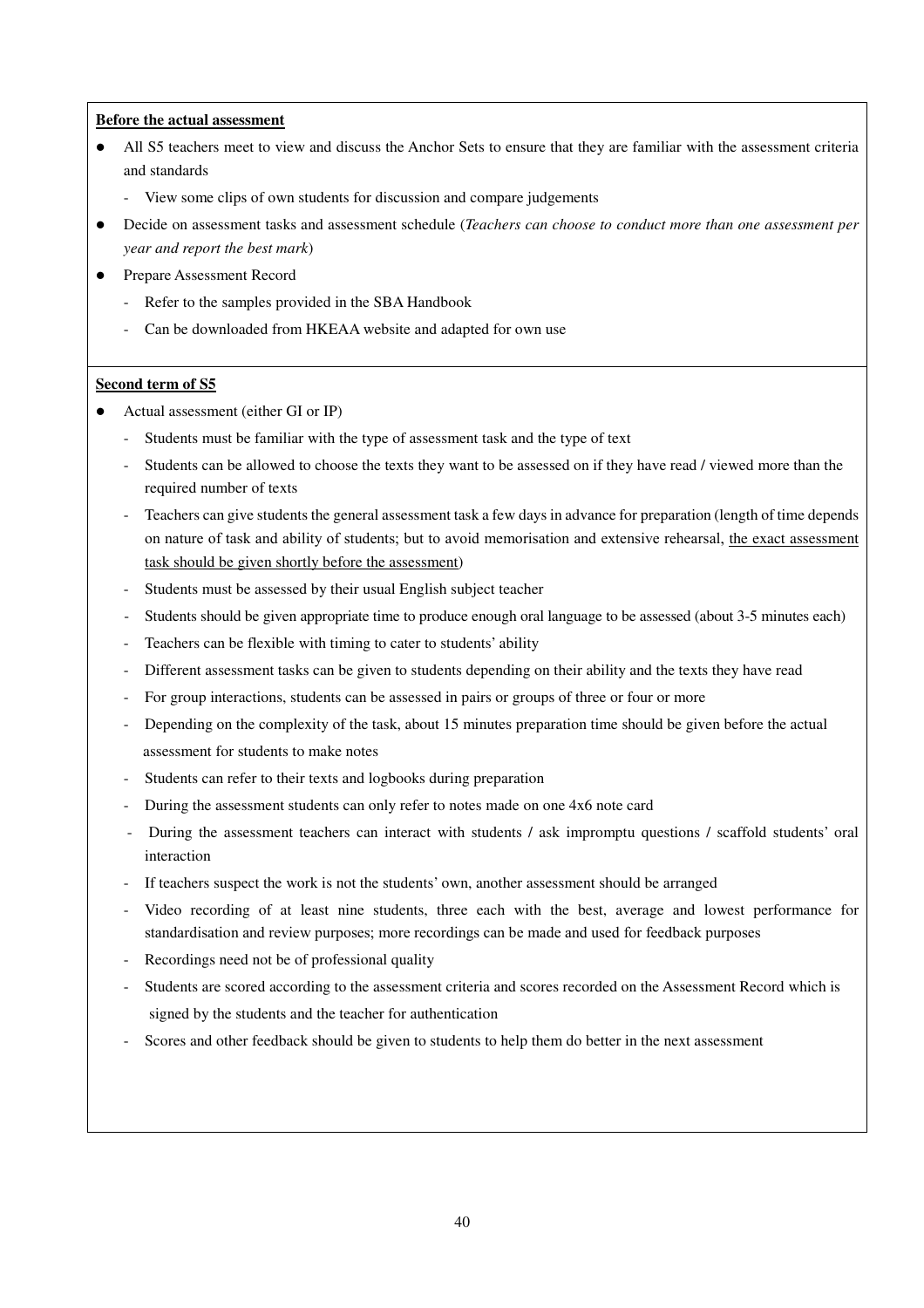### **Late June**

- Students' scores are recorded on the Class Record
- All S5 teachers attend a formal within-school standardisation meeting chaired by the School Coordinator to standardise scores
	- Review video recordings with reference to the Assessment Criteria
	- Adjustments to scores should be made if necessary to ensure fairness and standardisation
	- Should inform students if scores are adjusted

### **Early July**

- School Coordinators attend district level inter-school meeting chaired by District Coordinator for professional sharing and informal review
	- Review video recordings
	- Share experience and good practices
	- Adjustments to scores are still possible at this stage, but not compulsory
- School Coordinator reports back to school SBA team
- The S5 SBA marks should be properly kept by the school for submission in S6.

 The whole process should be repeated in S6, with within-school and inter-school meetings conducted in late February to early March.

 When submitting the marks, teachers should make sure that of the two marks reported, one mark should be based on a group interaction and one on an individual presentation. At the end of S6, schools need to submit the two SBA marks in one go via their principal using the online mark submission platform.

 For review of students' work, 6 sets of videos (a set refers to one video clip for individual presentation and one for group interaction) and the assessment records of relevant students should be submitted to the HKEAA by mid March.